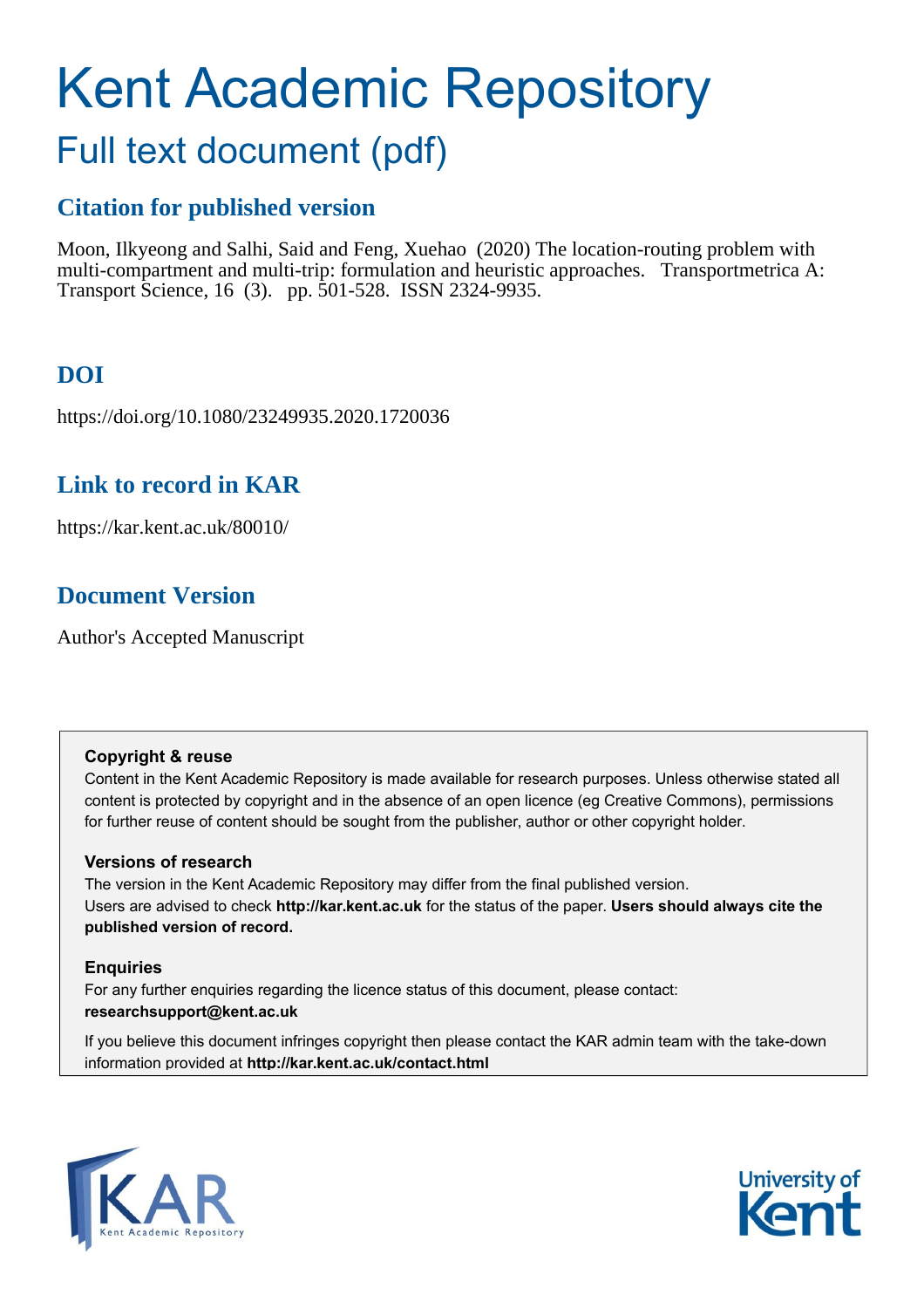## The Location Routing Problem with Multi-Compartment and Multi-Trip: Formulation and Heuristic Approaches

#### ILKYEONG MOON<sup>1</sup>, SAID SALHI<sup>2</sup> and XUEHAO FENG<sup>3\*</sup>

 $<sup>1</sup>$  Department of Industrial Engineering and Institute for Industrial Systems</sup> Innovation, Seoul National University, Seoul 08826, KOREA <sup>2</sup>Centre for Logistics and Heuristic Optimization, Kent Business School, University of Kent, Canterbury CT2 7PE, United Kingdom <sup>3</sup>Ocean College, Zhejiang University, Hangzhou 310058, China

#### **Abstract**

The location routing problem with multi-compartment and multi-trip is an extension to the standard location routing problem. In this problem, depots are used to deliver different products using heterogeneous vehicles with several compartments. Each compartment has a limited capacity and is dedicated to a single type of product. The problem is formulated as a mixed integer program. A constructive heuristic and a hybrid genetic algorithm (HGA) are proposed. Numerical experiments show that both heuristics can efficiently determine the optimal solutions on small size instances. For larger ones, the HGA outperforms the constructive heuristic with relatively more computational time. Managerial insights have been obtained from sensitivity analyses which would be helpful to improve the performance of the supply network.

Keywords: location routing problem; multi-compartment; multi-trip; mixed integer program; heuristic.

\*Corresponding author: Dr. XUEHAO FENG Address: Ocean College, Zhejiang University, Hangzhou 310058, CHINA Tel: +86-15858213431 E-mail: fengxuehao@zju.edu.cn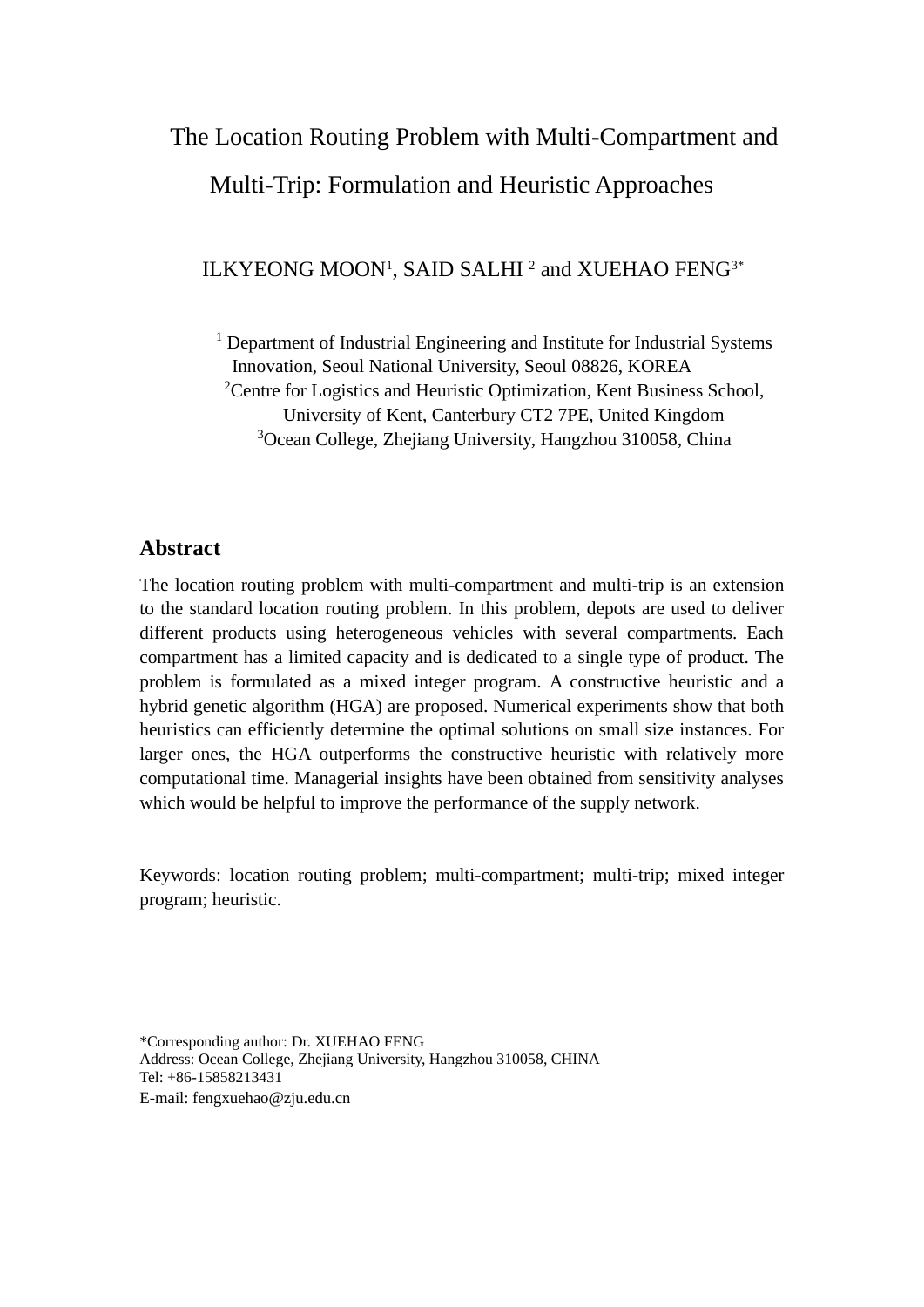#### **1. Introduction**

The success of many organizations depends on the location of their facilities (plants, warehouses, distribution centers, among others) and their routing plans. These two logistical problems constitute crucial choices among strategic, tactical and operational decisions (Perl, 1983; Zarandi, 2011; Wang *et al*., 2013). It has also been shown empirically that suboptimal solutions can be obtained if the two levels of decisions are tackled separated (Salhi and Rand, 1989). To overcome these drawbacks, the classical location routing problem (LRP), a combination of both the depot location and the routing decisions, has been well studied in the literature. However, in this study which we will define later, we need to relax two assumptions of the LRP which include (i) all types of products are loaded in one compartment; and (ii) each vehicle is allowed to make at most one trip during its workday. In other words, our problem requires the use of more than one compartment and that multiple trips are allowed to be used due to the short round trips.

The problem presented in this paper involves a typical food company that needs to use several depots at different locations in a distribution network. Through the depots, the company replenishes groceries using heterogeneous vehicles with multiple compartments, each of which is exclusive for a specific type of food. This model reflects many real food transport networks in which food types are categorized into two main groups, frozen and unfrozen, which requires truck compartments dedicated to only frozen or only unfrozen products, respectively. In addition, for some cases, each truck is equipped with more than two compartments; for example, some vegetables, such as onions, should be loaded in a dedicated compartment because the odor will taint other deliverables, such as cooked food or prepared snacks. The groceries are expected to have less-than-truckload demands, which are replenished from routes that involve multiple stops. Given that most of round trips can be performed in a short time period, each vehicle can make multiple trips to achieve cost savings due to a reduced number of vehicles and drivers. There is also a maximum distance allowed for each vehicle during a workday. Hence, the problem addressed in this paper is a location routing problem with multi-compartment and multi-trip. To minimize the total daily transportation cost, the decision makers need to simultaneously determine the number of depots, their respective locations, the assignment of customers to these open depots, the deployment of vehicles, the route configuration for every vehicle, and the assignment of products to the vehicles.

The proposed location routing problem can be regarded as the extension to three problems which include (i) the classical location routing problem (LRP), (ii) the vehicle routing problem with multi-compartment (VRPMC), and (iii) the vehicle routing problem with multi-trip (VRPMT). We refer to this LRP with Multiple Compartments and Multiple Trips as LRPMCMT for short. Table 1 summarizes the main features of the four problems including ours. For clarity of presentation, we briefly review (i)-(iii) as their combination makes up this new logistical problem which we are aiming to address.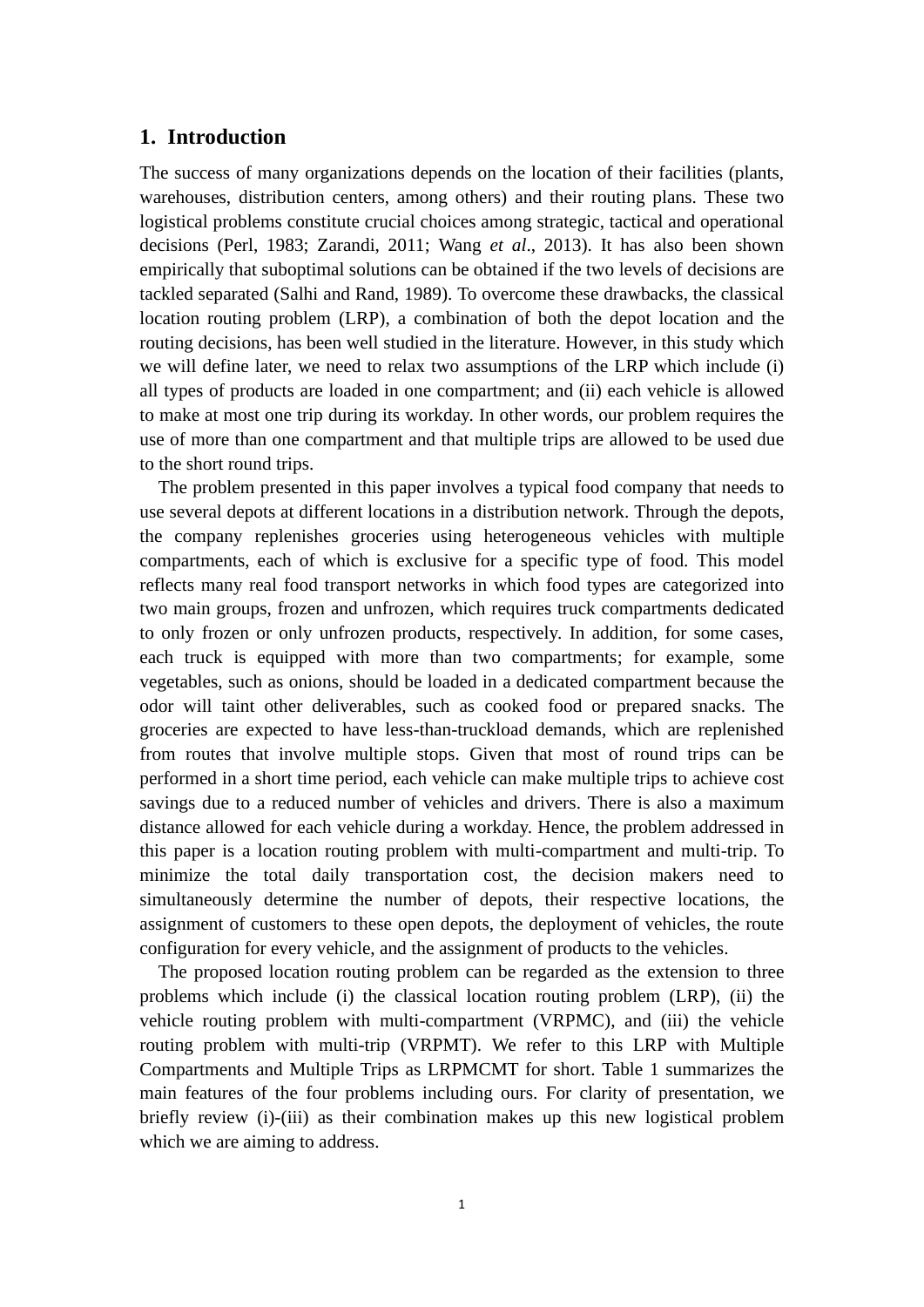#### [Insert Table 1 about here]

#### **(i) A brief review on the LRP**

If multiple compartments and multiple trips are not considered, then the combined problem will be reduced to the classical LRP. Min *et al.* (1998) provided a survey of the literature on location-routing up to the late 1990s; this work explored promising research opportunities in terms of the incorporation of more realistic aspects, algorithmic design, and model complexity. The paper showed that most early published papers did not consider capacitated routes and capacitated depots simultaneously. Nagy and Salhi (2007) provided a survey of LRPs, proposed a classification scheme, introduced a number of problem variants and provided a summary of LRP applications such as those found in the food and drink distribution (e.g., Watson-Gandy and Dohrn, 1973) and waste collection (e.g., Kulcar, 1996). Since then, interesting studies were produced. For instance, Berger *et al.* (2007) presented a set-partitioning-based formulation for uncapacitated location-routing problems with distance constraints. Their model can be applied to perishable goods delivery, time critical delivery, and other areas. A branch-and-price algorithm was developed to solve the problem. The LRP with both capacitated depots and routes was studied by various researchers including Prins *et al.* (2006, 2007); Duhamel (2010) and Yu *et al.* (2010). The LRP has received relatively less attention when compared to other extensions of the VRP, and more specifically only a few extensions to the LRP were addressed in the literature. Among these Albareda-Sambola *et al.* (2007) introduced a stochastic location-routing problem in which customer demand was stochastic so that only a subset of the customers required service after a decision was made. Prodhon (2007) combined the periodic VRP and LRP into an even more realistic problem termed the periodic LRP, in which periodic routing decisions were considered during a time horizon. A simple iterative heuristic was proposed to tackle the problem. Later, the same problem was solved by Prodhon and Prins (2008) using a multi-start genetic-based metaheuristic and a hybrid evolutionary algorithm respectively. Zarandi *et al.* (2011) addressed the fuzzy version of the capacitated location routing problem, in which the travel time between two nodes is considered as a fuzzy variable. They proposed a simulation-embedded simulated annealing procedure to solve the problem. Very recently, an interesting and comprehensive survey on LRP is given by Prodhon and Prins (2014) who reviewed the new variants and techniques developed since the Nagy and Salhi's last review. The authors also highlighted useful suggestions for the future including the design of exact methods that incorporate problem structures, realistic problems where customers are not all served, among others. Liu *et al*. (2016) analyzed the dynamic activity-travel assignment with transport can location capacity constraints. In that study, the dynamic traffic assignment is combined with the activity-based modelling in a unified framework. Menezes *et al*. (2016) developed a model for an LRP that involves determining the optimal location of regional distribution centers and designing the routes of the trucks that undertake the transportation among such centers and demand nodes. Chen et al. (2017) discussed the design of suburban bus routing problem for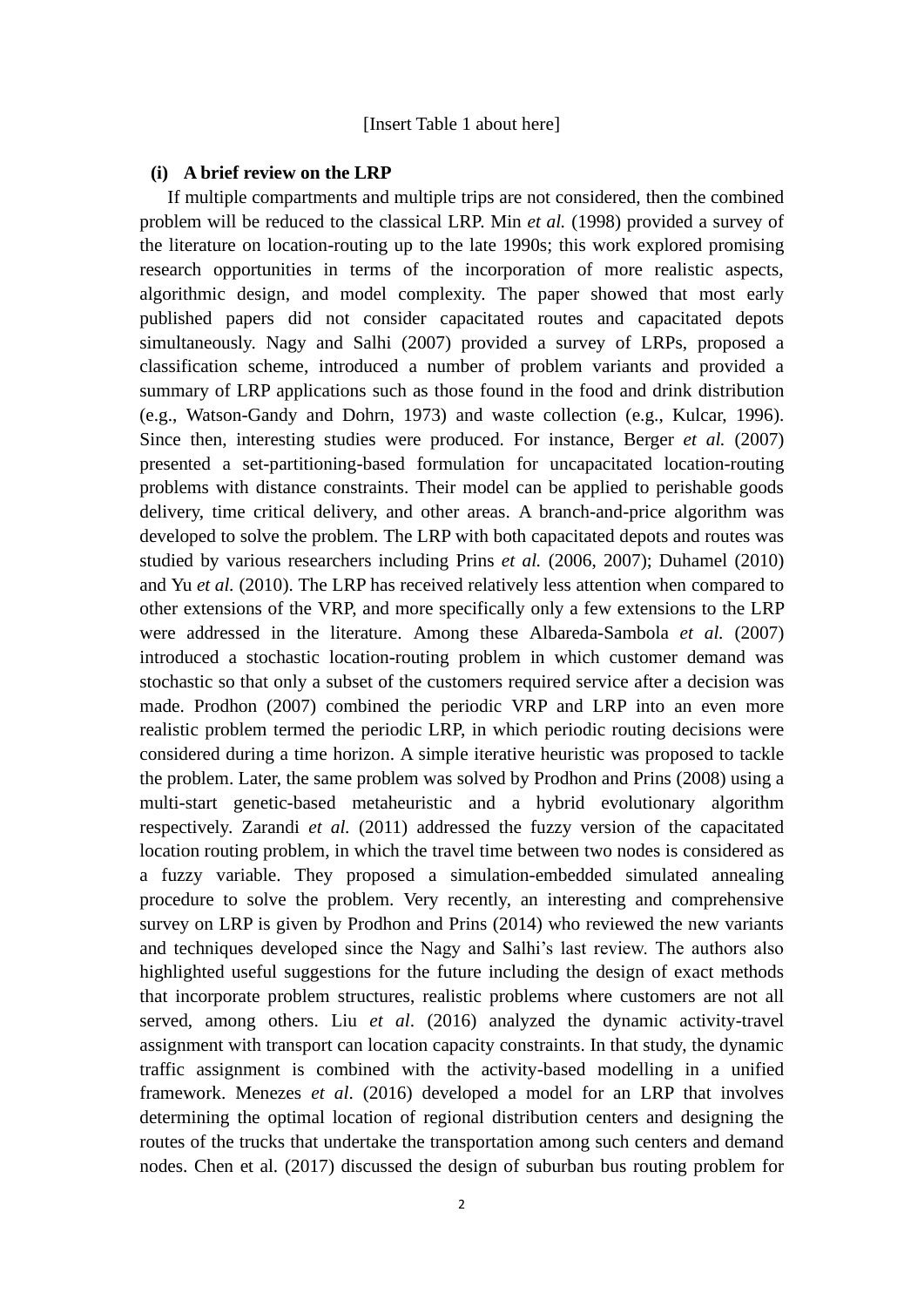airport access, in which the pickup locations are selected from candidate stops. That study implemented an artificial bee colony approach to obtain solutions of good quality.

To the best of our knowledge, the LRP with multi-compartments with the presence of multi-trips has not been studied in the above applications. This variant constitutes an important extension to the classical LRP that has not been investigated in the literature and for which we believe it is worthwhile exploring.

#### **(ii) A brief review on the VRPMC**

The vehicle routing problem with multi-compartment (VRPMC) is a special case of the LRPMTMC in that the depot locations have been determined and a vehicle can make at most one trip during one workday. There are a few papers dealing with this particular routing problem. This kind of studies focuses on two different categories based on whether the compartment is dedicated to the product or not. Fuel distribution is a well-known application of the latter category, in which one compartment can load any single type of fuel. Interesting practical applications can be found in Brown and Graves (1981) and Bruggen *et al.* (1995). Our study focuses on the former strategy where one compartment is dedicated to one product only which is applicable to food distribution and waste collection. Chajakis and Guignard (2003) introduced logical constraints to tighten their two integer programming models when scheduling food deliveries to convenience stores. Fallahi *et al.* (2008) studied the distribution of cattle food to farms in the West of France. A constructed heuristic, a memetic algorithm, and a tabu search were proposed to solve the problem. Muyldermans and Pang (2010) studied the benefits of co-collection using vehicles with multiple compartments through a comparison with separate collections using traditional vehicles. A competitive local search procedure was proposed to solve the problem and sensitivity analysis was conducted to consider different factors. Silvestrin and Ritt (2017) proposed an efficient tabu search algorithm to solve the problem. Mendoza *et al.* (2010) proposed a new memetic algorithm to solve the VRPMC with stochastic demands. Later, Mendoza *et al.* (2011) introduced three new constructive heuristics to expand the existing tool box that is used for solving the problem. Various applications on the VRPMC are provided by Derigs *et al.* (2011) who also presented a portfolio of the competitive components that were found to be competitive for solving the routing part of the combined problem.

#### **(iii) A brief review on the VRPMT**

When depot locations have been determined and multiple compartments are not considered, the problem becomes the vehicle routing problem with multi-trip (VRPMT). This logistical problem commonly exists in practice as vehicles are used to make multiple trips during one workday. The first study involving this problem is presented by Fleischmann (1990). In his paper, a bin packing heuristic was used to assign routes to vehicles. To solve the problem, Taillard *et al.* (1996) proposed a three-phase approach where a bin packing algorithm was used for the assignment of routes to vehicles in the second phase. Brandao and Mercer (1998) proposed a tabu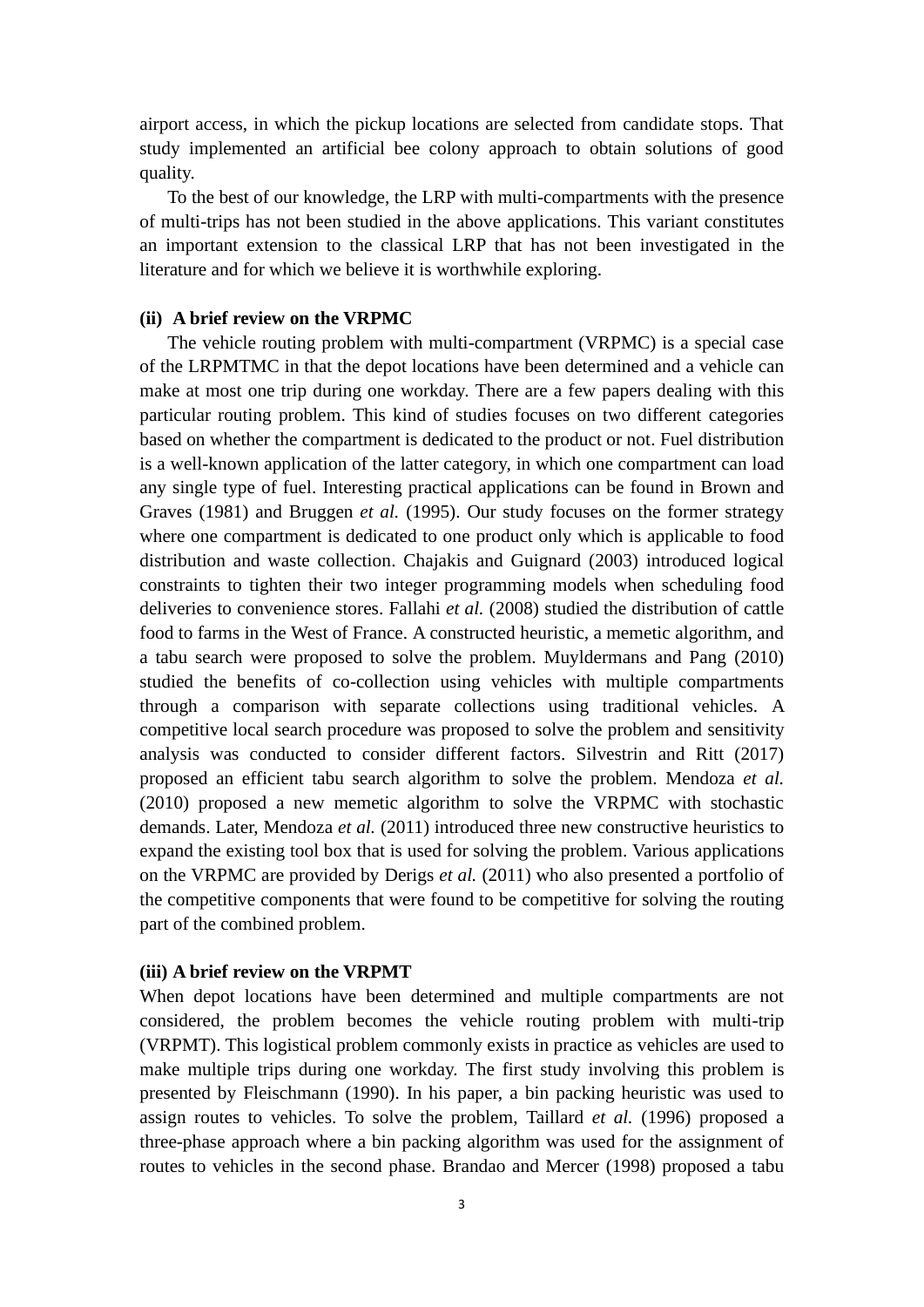search heuristic without resorting to a multi-phase methodology. Prins (2002) studied the VRPMT with the presence of limited heterogeneous fleet. Later, Petch and Salhi (2004) developed a multi-phase constructive heuristic whereas Salhi and Petch (2007) designed a GA. Olivera and Viera (2007) provided an adaptive memory approach. Battarra *et al.* (2009) and Azi *et al.* (2010) analyzed the VRPMT with time windows.

The contribution of this study is threefold. (i) we aim to address for the first time in the literature the logistical problem namely the LRPMCMT problem, (ii) we present a comprehensive mixed integer formulation which can be used as a basis for further tightening if necessary as well as one of the performance measures for the assessment of the heuristics on small size instances, and finally (iii) we design a constructive heuristic and a hybrid genetic algorithm to efficiently solve large size instances.

The rest of the paper is organized as follows. Section 2 presents the mathematical model. Sections 3 and 4 provide a constructive heuristic and a hybrid genetic algorithm respectively. Computational experiments are given in Section 5. The final section summarizes our findings and provides some highlights for future research.

#### **2. Mathematical Model**

The location routing problem with multi-compartment and multi-trip is defined as follows: In the distribution network, there is a supplier and a set of customers that order multiple types of products from the supplier. The supplier can divide all types of products into some main types, according to the exclusive use of certain types of food (e.g., frozen and non-frozen). Without loss of generality, in this model, we consider vehicles with the same number of compartments but with different capacities and travelling distance limitations. Each type of product has a one-to-one correspondence with each type of compartment. The supplier needs to select a number of uncapacitated depots from the set of potential locations. In the problem, the following exogenous parameters are given:

- The location and demand of every customer.
- The location and the fixed cost of each potential depot.
- The capacity of every compartment of the heterogeneous vehicles.
- The fixed deployment cost and the maximum distance allowed for every vehicle.
- The unit running cost per kilometer for every vehicle.

To minimize the total daily transportation cost, the problem simultaneously involves determining the number of depots and their locations, the assignment of customers to these open depots, the deployment of vehicles, the routes for every vehicle, and the assignment of products to the vehicles. The assumptions used in this study include:

- ⚫ Each customer has a non-zero demand for at least one type of product.
- ⚫ All demands should be satisfied.
- ⚫ The vehicles are initially located at the depots.
- Each vehicle must return to the same depot from which it departs.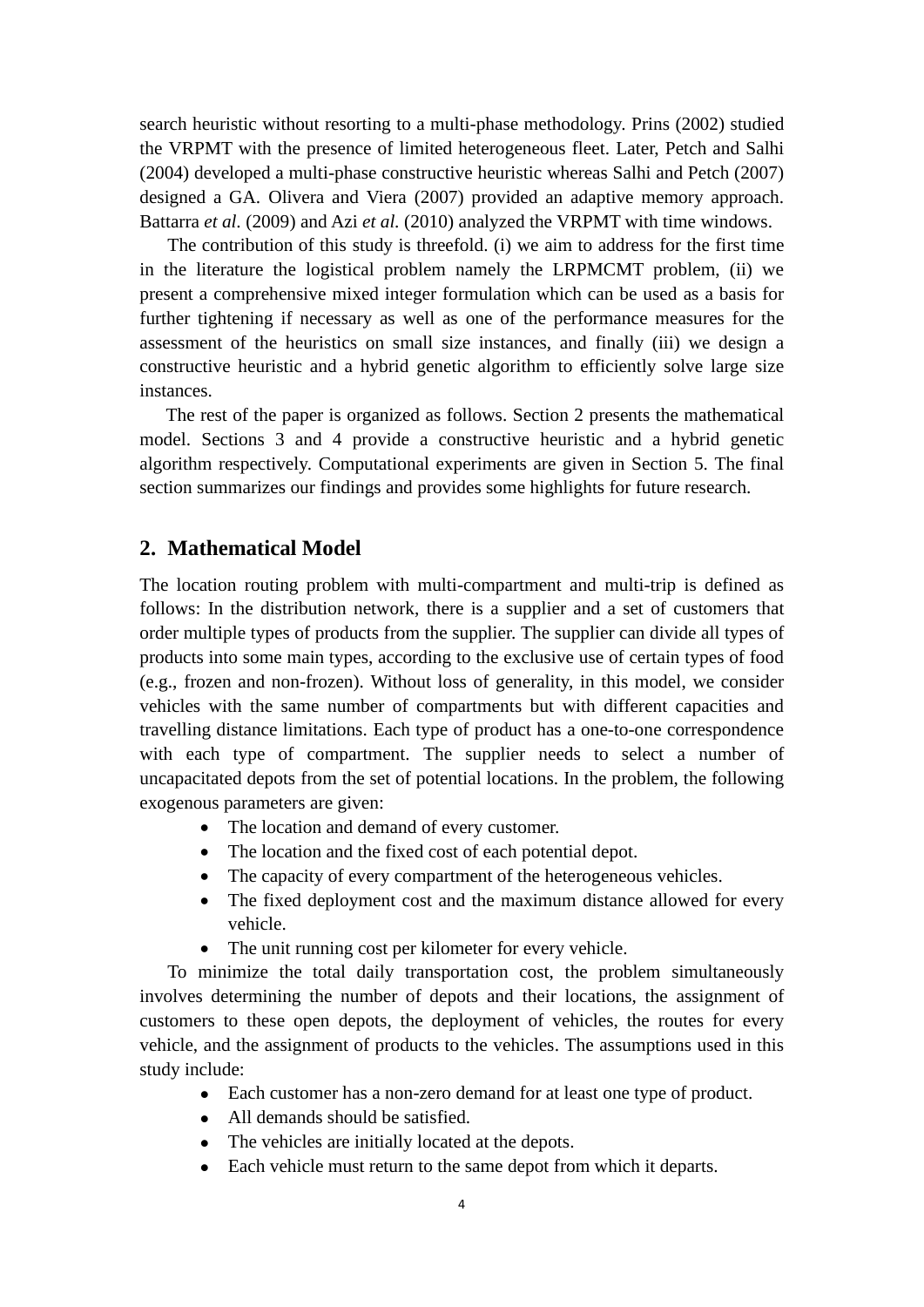- ⚫ Each compartment is dedicated to one type of product.
- ⚫ Each vehicle can make multiple trips if necessary.
- ⚫ Each type of product of each customer is delivered on one trip by one vehicle.
- ⚫ Each depot is large enough to cater for all products.
- ⚫ There is an unlimited number of vehicles available to deliver the products. The following notation is used in the model.

#### **Sets (Indices)**

*I*= set of potential depots  $(i \in I)$ .

*J*= set of customers (*j*∈*J*).

 $U=I\cup J=$  set of all nodes in the network (customers and potential sites) *T*= set of trips, where  $|T|$  is large enough to accommodate the maximal number of

trips that the fleet can possibly make,  $(t \in T)$ .

*V*= set of vehicles ( $v \in V$ ).

*P*= set of products (*p*∈*P*).

#### **Parameters**

*L*<sub>ij</sub> = distance (in kilometers) between nodes *i* and *j* (*i*, *j*∈*U*).

*D*<sub>*jp*</sub>= demand of customer *j* for product *p* ( $p \in P$ ,  $j \in J$ ).

*Q*<sub>*vp*</sub>= capacity of compartment *p* in vehicle *v* (*v*∈*V, p*∈*P*).

*F*<sup> $v$ </sup>= fixed cost (in \$) of using vehicle *v* (*v*∈*V*).

*C*<sup> $v$ </sup>= transportation cost (in \$) per kilometer for vehicle *v* (*v*∈*V*).

*G*<sup> $i$ </sup>= amortized fixed cost (in \$) of establishing a depot at site *i* (*i*∈*I*).

*ML*<sub>*v*</sub>= maximum distance that could be travelled by vehicle *v* (*v*∈*V*).

*N*= |*J*|, number of customers.

*M*= a very large number (say *M*=*N*<sup>2</sup>).

#### **Decision variables**

1 if vehicle *v* travels from node *i* to node *j* during trip *t*. *xijtv*= 0 otherwise.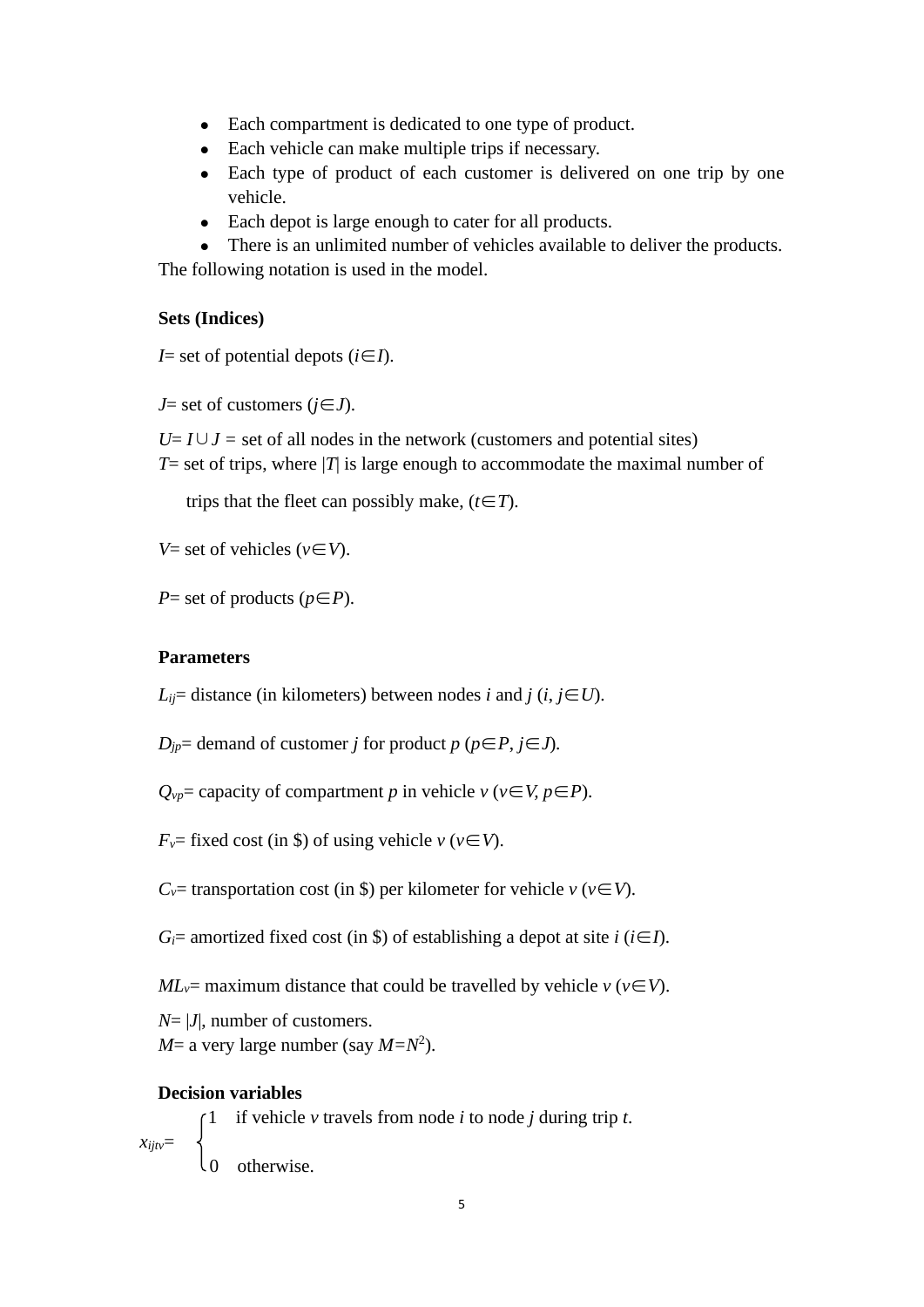|  |  | $y_{jptv} = \begin{cases} 1 & \text{if vehicle } v \text{ delivers product } p \text{ to customer } j \text{ during trip } t \\ 0 & \text{otherwise} \end{cases}$ |
|--|--|-------------------------------------------------------------------------------------------------------------------------------------------------------------------|
|  |  |                                                                                                                                                                   |
|  |  | $l_v = \begin{cases} 1 & \text{if vehicle } v \text{ is used} \\ 0 & \text{otherwise} \end{cases}$                                                                |
|  |  |                                                                                                                                                                   |
|  |  | $w_i = \begin{cases} 1 & \text{if depot } i \text{ is used} \\ 0 & \text{otherwise} \end{cases}$                                                                  |
|  |  |                                                                                                                                                                   |
|  |  | $s_{ij} = \begin{cases} 1 & \text{if customer } j \text{ is assigned to depot } i \\ 0 & \text{Otherwise} \end{cases}$                                            |
|  |  |                                                                                                                                                                   |
|  |  | $z_{vi} = \begin{cases} 1 & \text{if vehicle } v \text{ is assigned to depot } i. \\ 0 & \text{otherwise} \end{cases}$                                            |
|  |  |                                                                                                                                                                   |

 $A<sub>mtv</sub>$  is the auxiliary variable for sub-tour elimination constraints for trip *t* of vehicle *v* visiting customer *m*.

#### **Formulation**

*Minimize*

$$
\sum_{i \in I} G_i w_i + \sum_{i \in U} \sum_{j \in U} \sum_{t \in T} \sum_{v \in V} C_v L_{ij} x_{ijv} + \sum_{v \in V} F_v l_v \tag{1}
$$

*Subject to*

$$
\sum_{t \in T} \sum_{v \in V} y_{jptv} = 1, \,\forall j \in J, \forall p \in P,\tag{2}
$$

$$
\sum_{j\in J} y_{jpt} D_{jp} \le Q_{vp}, \,\forall p \in P, \forall t \in T, \forall v \in V,
$$
\n(3)

$$
y_{jpr} \le \sum_{i \in U} x_{ijr}, \ \ \forall j \in J, \forall p \in P, \forall t \in T, \forall v \in V,
$$
\n
$$
\tag{4}
$$

$$
\sum_{j\in U} x_{ij\nu} - \sum_{j\in U} x_{ji\nu} = 0, \ \forall i \in U, \forall t \in T, \forall \nu \in V,
$$
\n
$$
(5)
$$

$$
\sum_{j \in J} s_{ij} \le M w_i, \ \forall i \in I,
$$
\n<sup>(6)</sup>

$$
-s_{ij} + \sum_{u \in U} (x_{iutv} + x_{ujtv}) \le 1, \forall i \in I, \forall j \in J, \forall t \in T, \forall v \in V,
$$
\n
$$
(7)
$$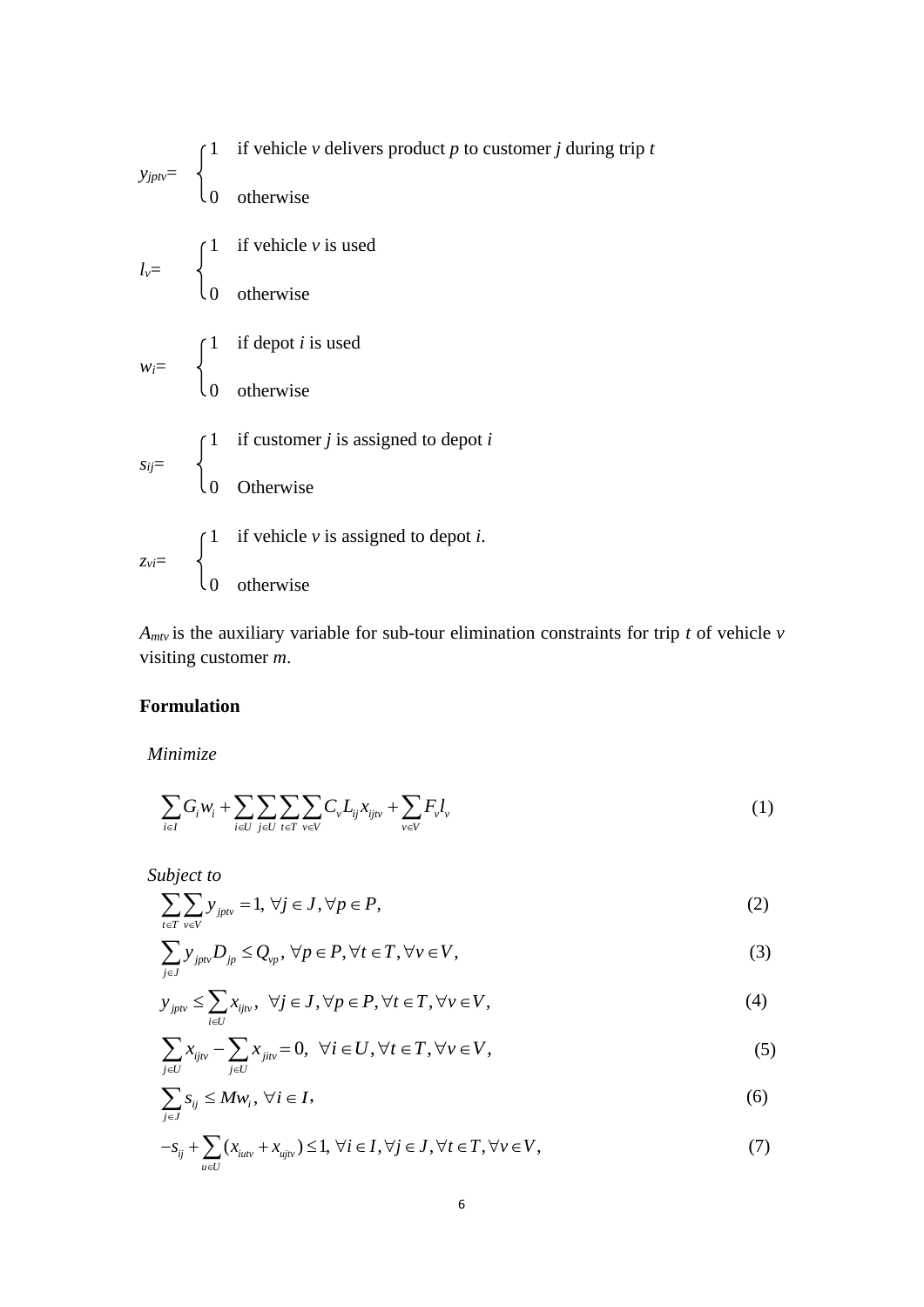$$
\sum_{i \in I} z_{vi} \le l_v, \quad \forall v \in V,
$$
\n(8)

$$
\sum_{j\in J}\sum_{t\in T}x_{ijt\nu}\leq Mz_{\nu i},\ \forall i\in I,\forall \nu\in V,
$$
\n(9)

$$
\sum_{i \in I} \sum_{j \in J} x_{ijt} \le 1, \,\forall v \in V, \forall t \in T,\tag{10}
$$

$$
A_{\scriptscriptstyle mtv} - A_{\scriptscriptstyle jtv} + Nx_{\scriptscriptstyle mjtv} \leq N - 1, \quad \forall m, j \in J, \forall t \in T, \forall v \in V,
$$
\n
$$
(11)
$$

$$
\sum_{i \in U} \sum_{j \in U} \sum_{t \in T} x_{ijt} L_{ij} \leq ML_{\nu}, \quad \forall \nu \in V,
$$
\n(12)

$$
x_{ijiv} \in \{0,1\}, \quad \forall i \in U, \forall j \in U, \forall t \in T, \forall v \in V
$$
  
\n
$$
y_{jptv} \in \{0,1\}, \quad \forall j \in J, \forall p \in P, \forall t \in T, \forall v \in V
$$
  
\n
$$
w_i \in \{0,1\}, \quad \forall i \in I
$$
  
\n
$$
l_v \in \{0,1\}, \quad \forall v \in V
$$
  
\n
$$
s_{ij} \in \{0,1\}, \quad \forall i \in I, \forall j \in J
$$
\n(13)

$$
z_{vi} \in \{0,1\}, \qquad \forall v \in V, \forall i \in I
$$

$$
A_{m\nu} \ge 0, \qquad \forall m \in J, \forall t \in T, \forall \nu \in V \tag{14}
$$

The objective function (1) is to minimize the summation of the fixed costs of using the depots (the first term), the transportation costs (the second term), and the fixed charges of using the vehicles (the third term). We developed the decision variable *yjptv* and Constraints (2) to (4) to incorporate multi-compartment and multi-trip simultaneously in the LRP model. Constraint (2) guarantees that each product ordered by a customer is delivered by one vehicle during one trip and Constraint (3) is a capacity constraint that is set for the compartments. Constraint (2) does not imply that each customer must order all types of products. Because we assume that each customer has a non-zero demand for at least one type of product, in any feasible solution, at least one *yjptv* is equal to 1 for all {*j*,*p*,*t*,*v*}. For instance,  $D_{21}=10$  and  $D_{22}=0$  means that Customer 2 has ordered 10 units of Type 1 products and has no demand for any Type 2 products. In this case, the constraint ensures that  $_{21tv} = 1$ *t T <sup>v</sup> V*  $\sum \sum y_{21iv} = 1$ ; i.e., in one trip, Type 2 products must be delivered to Customer 1. We ∈l v∈

also set *y*2111=1 in the optimal solution, which means that Vehicle 1 delivers Type 1 products to Customer 2 on the first trip of one day. Then, we set  $y_{2211}=1$  in the optimal solution without increasing the value of the objective function from that found when  $y_{2211}=0$ . In this case, Constraints (2) and (3) are also satisfied when  $j=2$  and  $p=2$ , even though  $D_{22}=0$ . Therefore, we found that Constraint (2) does not require non-zero demand for all types of product by each customer. Constraint (4) ensures that vehicle *v* can deliver product *p* to customer *j* during trip *t* only if customer *j* is visited by vehicle *v* during trip *t*. This constraint links the multi-compartment consideration with the multi-trip route construction issue. The involvement of *yjptv* is associated with the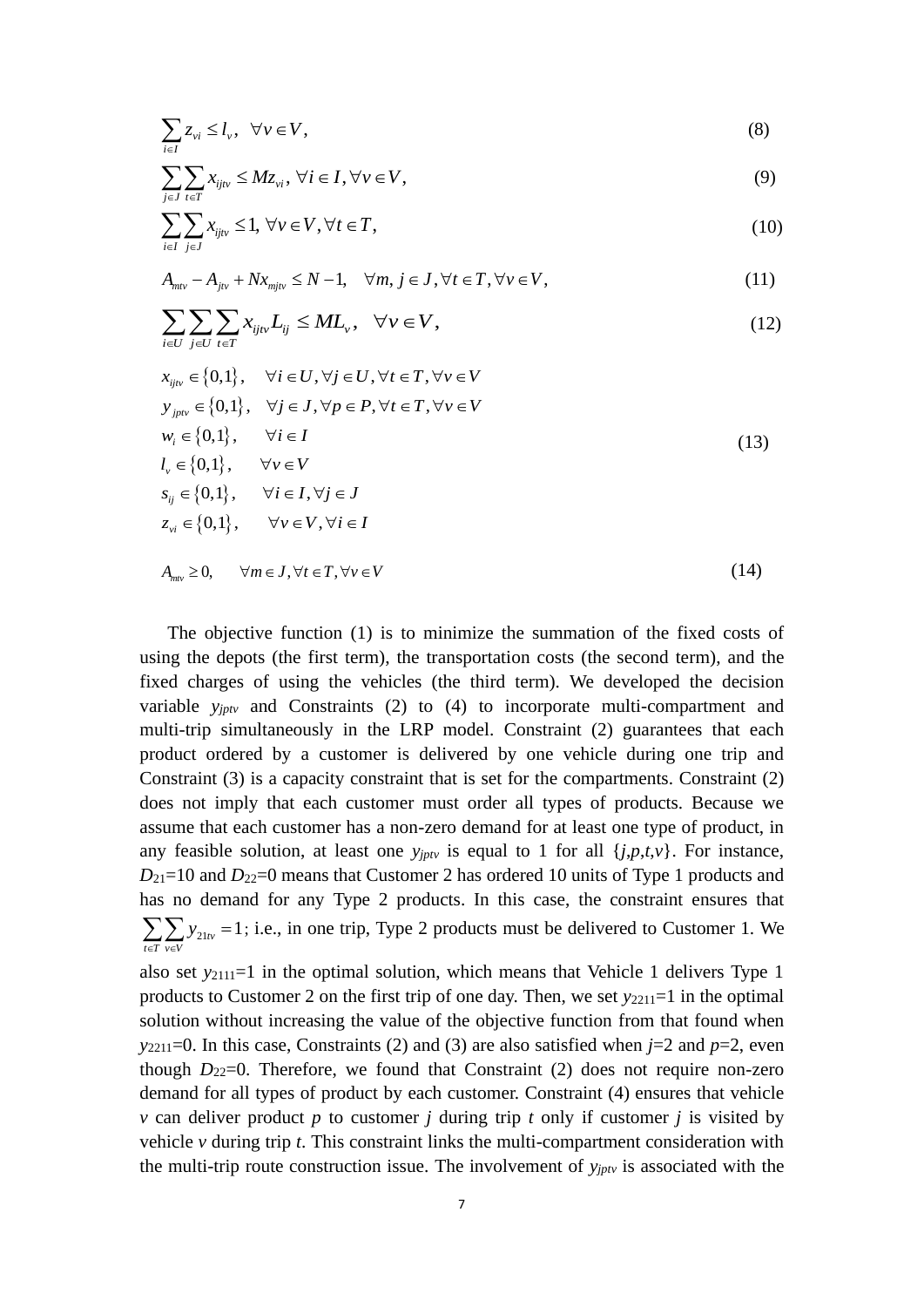|*J*|∙|*P*|∙|*T*|∙|*V*| decision variables, and taking multiple compartments into account, we obtained  $|P|\cdot[(1+|T|\cdot|V])(1+|J|)-1]$  constraints.

Constraint (5) guarantees that if one node is visited by one vehicle in one trip, that vehicle should depart from this node. Meanwhile, if one node is not visited by any vehicle in any trip, no trip can start from that node. This constraint is also known as *flow conservation*. Constraint (6) specifies that customers can be assigned to a depot only if the depot is used. For Constraint (7),  $\sum_{u \in U} (x_{i_{\text{turb}}} + x_{i_{\text{yit}}})$  $x + x$  $\sum_{u \in U} (x_{\text{iniv}} + x_{\text{iniv}})$  should be no greater than

1 for any trip *t* of vehicle *v* if  $s_{ij}=0$ . In this case, customer *j* and depot *i* should not be on the same route at the same time. Hence, this constraint guarantees that a depot can serve a customer via a trip only if that customer is assigned to that depot. Using the same idea, we can obtain the following two constraints: Constraint (8) specifies that each vehicle can be assigned to, at most, one depot, and Constraint (9) ensures that vehicle  $\nu$  can depart from depot *i* only if vehicle  $\nu$  is assigned to depot *i*. Because Constraint (9) cannot avoid the infeasible case in which one vehicle directly visits more than one customer from one depot during one trip, we propose Constraint (10) to ensure that any trip for each vehicle can directly connect no more than one pair consisting of a depot and a customer. Constraint (11) features a set of sub-tour elimination constraints that make all trips without any depots unsatisfactory for use. In conjunction with Constraint (5), these three constraints guarantee that any trip of any vehicle must lead to a feasible solution of a TSP problem with one depot and assigned customers. Fig. 1 illustrates the idea of Constraint (11) with an example such that Customers 2 - 5 are assigned to Depot 1. As Fig. 1 shows, one trip for one vehicle (e.g., vehicle *v* and trip *t*) covers two routes. Then, we obtained  $x_{12}r = x_{21}r = 1$ , and  $x_{34tv} = x_{45tv} = x_{53tv} = 1$ . This solution satisfies Constraints (5), (9), and (10), but it is not a feasible solution in the real world. Likewise, it will not be obtained in our model because of Constraint (11). From this constraint, we have

| $A_{3tv} - A_{4tv} + Nx_{34tv} \leq N-1$                | (15) |
|---------------------------------------------------------|------|
| $\left\{A_{4tv} - A_{5tv} + Nx_{45tv} \leq N-1\right\}$ | (16) |
| $A_{5t} - A_{3t} + Nx_{53t} \leq N-1$                   | (17) |

By summing Inequalities (15) - (17), we can obtain 3*N*≤3*N*−1, which implies that no  $\{A_{3t}$ ,  $A_{4t}$ ,  $A_{5t}$  can make  $x_{34t}$  =  $x_{45t}$  =  $x_{53t}$  = 1 feasible. We can also easily show that Constraint (11) is always satisfied if a solution does not contain any sub-tour. Constraint (12) offers the distance constraint set for each vehicle. Constraint (13) includes the binary requirements for the variables, and Constraint (14) features non-negative auxiliary variables. In our model, any customer's demand for one type of product should be satisfied by one vehicle during one trip. In addition, this model allows different vehicles to satisfy one customer's demand for different types of products, which provides greater flexibility in routing for the multi-product case.

This problem is a mixed 0-1 linear programming problem that contains |*J*|∙|*T*|∙|*V*| continuous variables,  $|T| \cdot |V| (|U|^2 + |J| \cdot |P|) + |V| (1 + |I|) + |I| (1 + |J|)$  binary variables, and |*J*|∙|*T*|∙|*V*|(|*J*|+|*I*|+|*P*|)+|*V*|[2+|*I*|+|*T*|(1+|*P*|+|*U|*)]+|*I*|+|*P*|∙|*J*| constraints without considering Constraints (13) and (14). The consideration of multiple trips influences the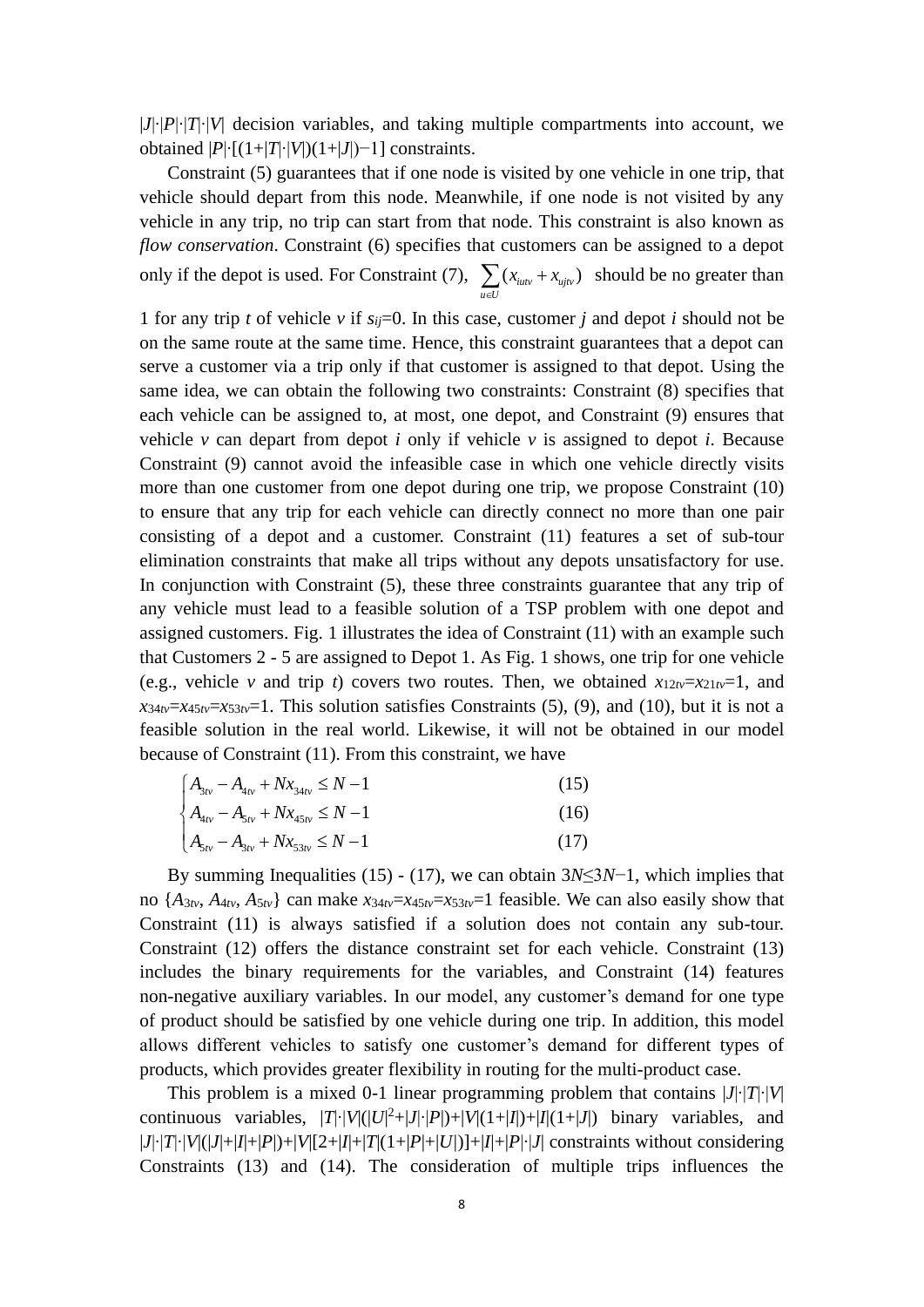complexity of the model in terms of decision variables and constraints. First, the decision variable, *yjptv* is involved, and the number of *xijtv* and *Amtv* are also influenced. Second, the number of constraints related to the LRP is multiplied by |*T*|. In addition, Constraint (4) is specified for this consideration.

#### [Insert Figure 1 about here]

As explained, the problem addressed here is NP hard because it can be regarded as an extension to the following three problems: an LRP, VRPMC, and VRPMT, which are all known to be NP hard. The mathematical formulation, therefore, is appropriate to use for small instances in which the results are used only for evaluating the performance of the heuristics. The only way to address instances of moderate size is to use heuristics and meta-heuristics.

The LRP with the limitation in travelling distances and capacitated vehicles may involve a balance between the transportation cost and the fixed cost of vehicles. For example, the transportation cost presented in Figure 2(a) is lower than that shown in Figure 2(b). However, the vehicle cannot visit Customers 3 - 6 in one trip because of the compartment capacity or maximum travelling distance limitation. For either of these two reasons, two routes are required: {Depot 2→Cutomer 4→Customer 3→Depot 2} and {Depot 2→Cutomer 6→Customer 5→Depot 2}. If the total travelling distance extends beyond the limitation of a vehicle, an extra vehicle is employed to finish one of the trips, which leads to a higher fixed cost. In the scenario featured in Figure 2(b), Customer 3 receives delivery from Depot 1, and then, one vehicle can visit Customers 4 - 6 in one trip. In this case, the fixed cost of the vehicle is decreased, while the transportation cost is increased. This trade-off could be more significant if each customer demands multiple types of products, which is a novel characteristic of the LRPMCMT. In this study, we propose a constructive heuristic followed by a hybrid genetic algorithm, both of which are described further in the following sections.

[Insert Figure 2 about here]

#### **3. A Constructive-Based Heuristic**

For this heuristic algorithm, we first selected depots and construct routes by tailored algorithms. In particular, we considered the utilization ratios of compartment capacities and the maximum travelling distances of the vehicles. Then, we developed a Packing-Strategy-based-Local-Search Procedure that reconstructs obtained routes after an "insertion" or "exchange" to see any improvement in the total cost. According to how the solution algorithms model the relationship between the locational and the routing sub-problems, Nagy and Salhi (2007) classified the heuristics as sequential, clustering, iterative, and hierarchical heuristics. The heuristic algorithm proposed here is a hierarchical heuristic in which the location problem is resolved as the main algorithm and the routing problem is solved as a subroutine in each step. The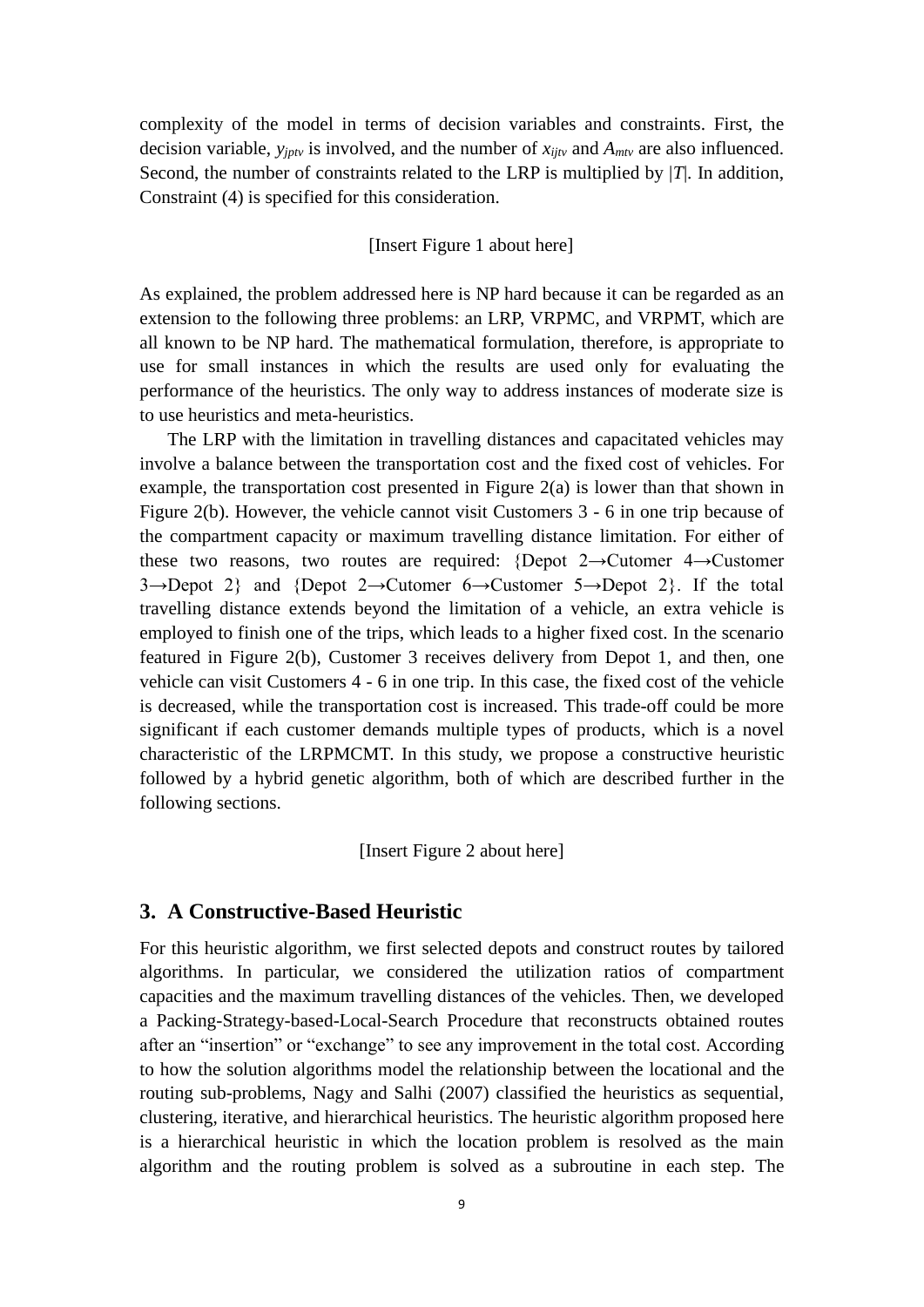proposed heuristic, which is made up of the drop, add and the swap mechanisms, is used at the location stage, and the sweep-based algorithm is applied at the routing stage (see Fig. 3). An improvement phase which includes a local search and a packing algorithm is used as a post-optimizer.

#### [Insert Figure 3 about here]

#### *3.1 Add/Drop/Swap Algorithm*

The add algorithm, initially proposed by Kuhn and Hamburger (1963), is a greedy heuristic algorithm which enlarges the set of used depots one by one through using the depot that yields the largest decrease in the objective function value. The algorithm stops when there is an increase in the total cost and the best solution is recorded. The Drop heuristic is then activated and attempts to drop one facility at a time until the cost starts rising. This is originally given by Feldman *et al*. (1966). Once the solution cannot be improved by dropping any of the facility, the add call is then applied and the shifting between the two schemes continues until there is no improvement. A swap-based move that attempts to simultaneously close and open a facility is then activated to see whether there is a better solution. This is achieved by using the fast interchange heuristic by Whitaker (1983). An even more efficient implementation that is useful for larger instances is presented by Resende and Werneck (2007). This incorporates data structure which records intermediate solutions and avoids re-computing unnecessary calculations.

The determination of a good solution at the initial location stage is important as it identifies a good set of open facilities without recourse to the routing elements. In other words, the problem reduces initially to solving the uncapacitated location problem. Once the routing component in subsection stages or iterations is integrated a limited call to the location stage will be sufficient. In this implementation the use of the swap move is restricted to a limited number of calls only to speed up the process. It was also observed that the add and the drop moves are used relatively less frequently.

The main steps of the algorithm are given below:

- *Step* 1: Put all of the potential depots in List A, empty List B, and assign a big number as the initial total cost.
- *Step 2*: Consider the depots in List B and the next potential depot in List A, assign the customers to their respective nearest depots, and calculate the total transportation cost based on the routes from the route construction. Repeat this step until all depots in List A have been tested.
- *Step* 3: Obtain the potential depot that leads to the largest decrease in the total cost. If the largest decrease is positive, then move the corresponding potential depot which yields the minimum total cost from List A to List B and go to Step 2; otherwise go to Step 4.
- *Step* 4: If the solution is not improved with the 'add' move go to Step 8; otherwise go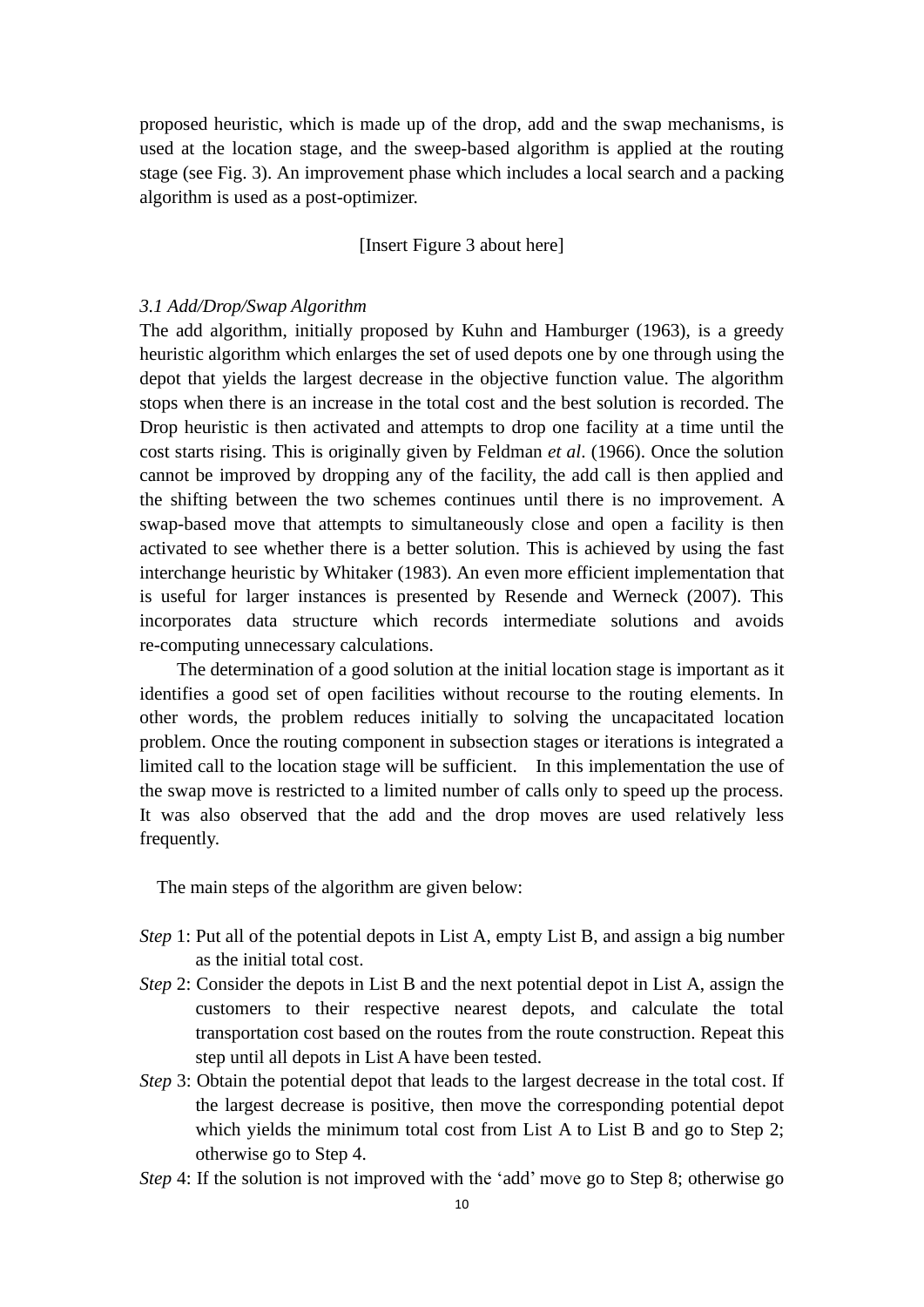to Step 5.

- *Step* 5: Drop the next depot in List B and consider the remaining ones. Calculate the total cost with the same approach in Step 2 and add the dropped depot in List B. Repeat this step until all depots in List B have been tested.
- *Step* 6: Obtain the potential depot that leads to the largest decrease in the total cost. If the largest decrease is positive, then move the corresponding depot that yields the minimum total cost from List B to List A and go to Step 5; otherwise go to Step 7.
- *Step* 7: If the solution is not improved with the 'drop' move go to Step 8; otherwise go to Step 2.
- *Step* 8: Simultaneously open a closed depot and close an open depot to find the best combination yielding the cheapest total cost. If there is an improvement, update Lists A and B, and go to Step 2. If there is no improvement after *k* successive calls to the swap operator (in Fig. 3, we set  $k=5$  as an example), record the solution and the search terminates.

#### *3.2. Route Construction*

Based on the pre-used depots and the assignment of customers to each depot, the sub-problem for each depot is reduced to a single depot vehicle routing problem with multi-compartment and multi-trip. The sweep algorithm, presented by Gillett and Miller (1974), is a simple but efficient heuristic to solve the routing problem. The simple implementation of the algorithm is described by Laporte *et al.* (2000). We propose a sweep-based algorithm by modifying the classical sweep method with the considerations of multiple compartments, multiple trips, and heterogeneous fleet.

In the sweep-based algorithm, note that each customer is a vertex and the depot is the square that is centered in the polar coordinate system. Assume that vertex *j* can be represented by its polar coordinates  $(\theta_i, \rho_i)$  in which  $\theta_i$  and  $\rho_i$  represent the angle and the ray length, respectively. Assign  $\theta_j^* = 0$  to an arbitrary vertex  $j^*$  and compute the remaining angles, which are centered at 0 from the initial ray  $(0,j^*)$ . For a selected depot (e.g., depot *i*), we run the sweep method  $n_i$  times starting from  $n_i$  starting points where  $n_i \in [1, |J_i|]$  in which  $J_i$  is the set of customers assigned to depot *i*, *i*=1,2,..., |*I*|.

We then implement this algorithm on a depot by depot basis. The flowchart of our route construction is given in Fig. 4.

#### [Insert Figure 4 about here]

Rank the vehicles in a non-increasing order according to their fixed costs and test all of the vehicles as follows: first, if the type of vehicle *v* is the same as the previous vehicle, we skip vehicle  $\nu$  and test the next vehicle; second, we construct routes for the vehicle according to the sweep-based algorithm and calculate the following cost efficiency measure  $a_v = F_v(1 - u_v^c u_v^t)$  where  $u_v^c$  and  $u_v^l$  refer to the capacity and distance utilization of vehicle *v*, respectively. These are defined in (18) where  $l_{vt}$  and  $n_v^t$  are the total distance of trip *t* and the number of trips travelled by vehicle *v*, respectively. In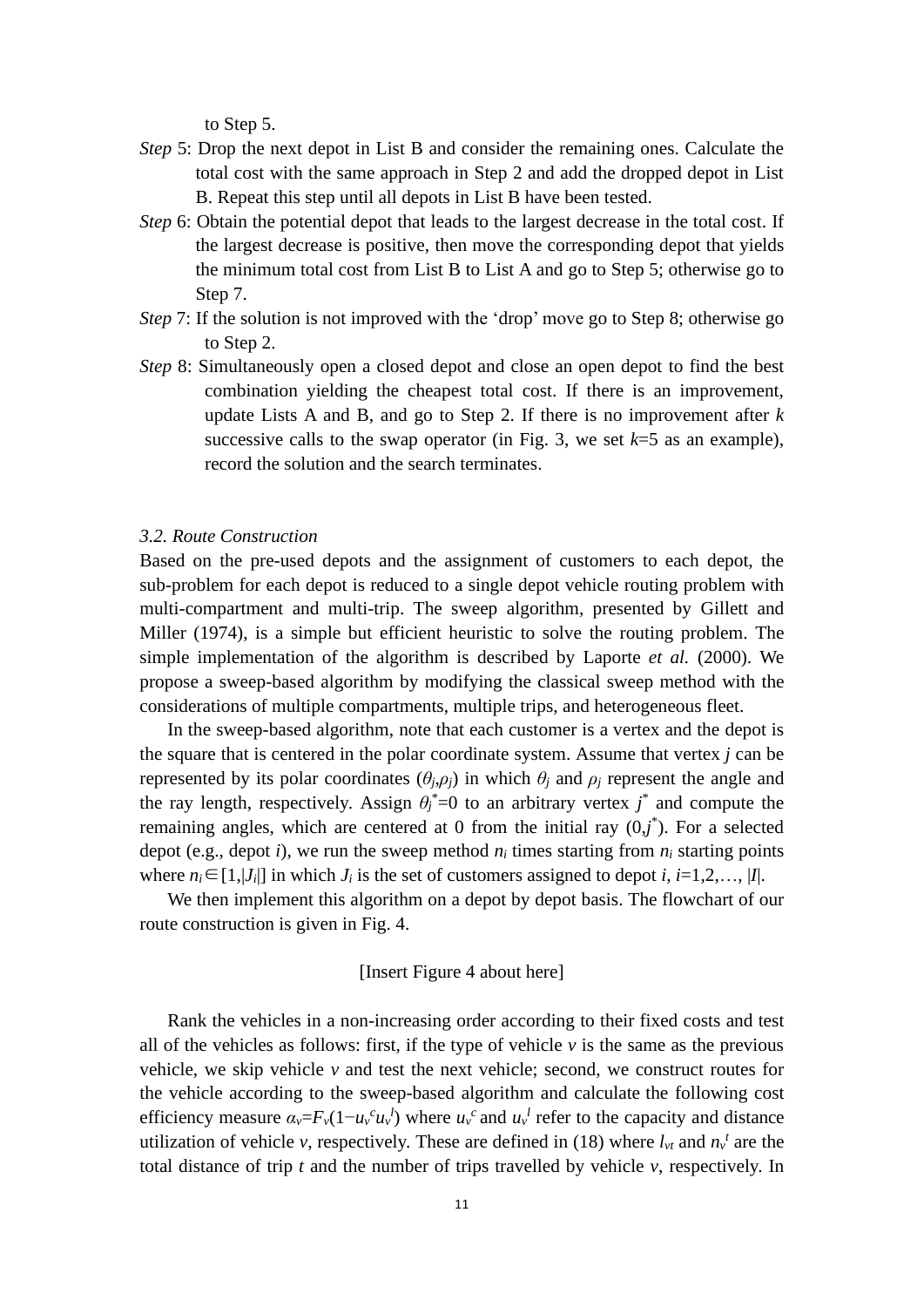Equation (18),  $\sum_{p} D_{jp}$ *j p*  $\sum\sum D_{ip}$  represents the total demand for all types of products by the costumers served with vehicle *v*.

$$
u_{\nu}^{c} = \frac{\sum_{j} \sum_{p} D_{jp}}{n_{\nu}^{t} \sum_{p} Q_{\nu p}} \quad \text{and} \quad u_{\nu}^{l} = \frac{\sum_{t=1}^{n_{\nu}} l_{\nu t}}{ML_{\nu}}
$$
(18)

The vehicle with the lowest value for  $a<sub>v</sub>$  is chosen to construct the route based on the sweep-based algorithm. This vehicle and its allocated customers are removed, and the process is repeated until there is no customer left to be served.

#### *3.3. Packing-Strategy-based Local Search Procedure*

An improvement procedure that combines a local search with a packing algorithm was applied to improve the best solution found thus far while the novel characteristics of multiple compartments and multiple trips are considered.

#### *3.3.1. Packing Algorithm*

The number of used vehicles in each depot could be reduced by using a packing algorithm with respect to pre-defined routes in the feasible solution. In this study, we propose a maximum remaining distance strategy in the packing algorithm to reduce the number of used vehicles in each depot. This procedure is similar to the one for the three-dimensional multi-container packing problem, the aim of which is to minimize the number of containers used to load all selected items (Feng *et al*. 2015). In the packing strategy, the feasible vehicles are firstly selected with respect to the capacity constraints and the longest remaining route is packed to the feasible vehicle with the maximum remaining distance. This procedure is as follows:

- *Step* 1: Calculate the total distance of each route and rank the routes in decreasing order according to the corresponding distances.
- *Step* 2: Rank the used vehicles in decreasing order according to the fixed costs.
- *Step* 3: Remove the first vehicle that can both reduce the total cost and keep the solution feasible based on the packing strategy. If such a vehicle exists, remove the vehicle and repeat Step 3; otherwise stop.

#### *3.3.2. The Local Search based on the Packing Strategy*

The 'exchange' and 'insertion' operators are applied to both intra- and inter-routes, which are described as follows:

Insert: Within each route, move each customer to another position and calculate the savings. For inter-routes, move each customer from a route to another route while satisfying the capacities of the compartments and the maximum distance. Note that the two routes may depart from different depots yielding an inter-depot improvement.

Exchange: Within each route, swap two customers and calculate the new cost. For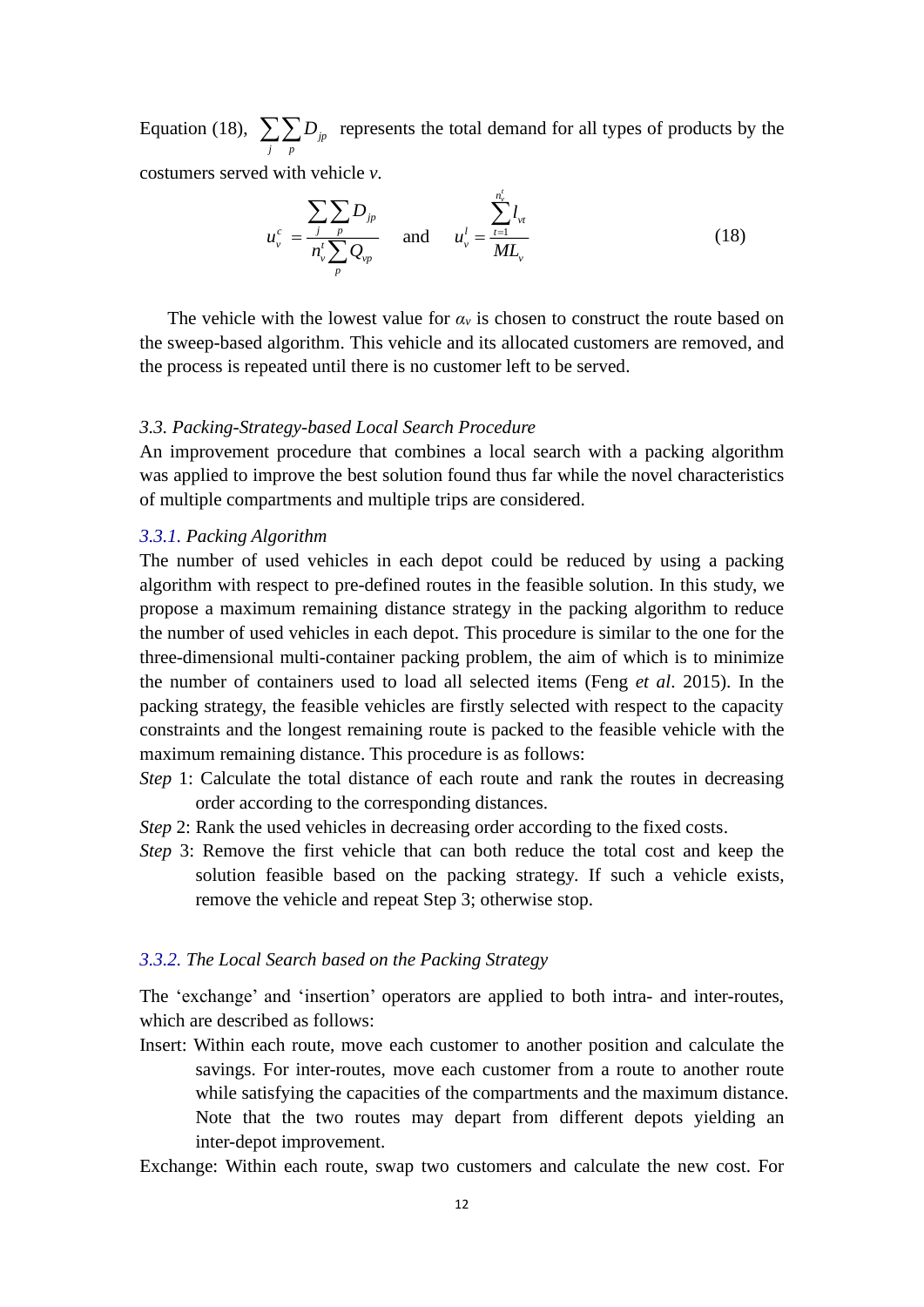inter-routes, exchange each customer from a route with a customer in the other route while considering the capacities of the compartments and the maximum travel distance. The inter-depot improvement, in which the latter route belongs to another depot, is also applied in this procedure.

The local search is run for a number of iterations and stops when no positive improvement is obtained. The algorithm adopts the first improvement strategy by accepting whichever operator yields such an improvement.

One disadvantage of the heuristic algorithm is that one customer's demands of all types of products are satisfied by one depot, which may limit the solution space. We develop an HGA that allows more flexible assignment of customers' demands of different types of products.

#### **4. A Hybrid Genetic Algorithm**

In recent years, the genetic algorithm (GA) that was developed by Holland in the 1960s has proved efficient in solving difficult optimization problems. In this paper, a hybrid genetic algorithm (HGA) is developed to solve the problem. In contrast to the constructive heuristic algorithm, the decisions of the depot selection and the assignment of the customers are obtained from the chromosomes in the HGA. A slightly different sweep-based algorithm is applied to construct the routes, and the same local search is embedded to improve the solutions obtained from the genetic operators. Moreover, the chromosomes allow the demands for different types of products by one customer to be assigned to different depots, which offers a wider space for route construction compared with that of the heuristic algorithm. This situation means that the solution obtained from the HGA may enable vehicles from depots in one area to finish the delivery task for vehicles with idle compartment capacities. The flowchart of the proposed HGA is shown in Fig. 5.

[Insert Figure 5 about here]

#### *4.1. Chromosome Representation*

In this paper, we encode the depot selection and the customer assignment into a single genetic code with two strings. In the chromosome, the first *|I|* genes (depot genes) show the statement of the potential depots, and the remaining  $|J| \times |P|$  genes (product genes) show the sequence of the products. The two strings for depot genes are the same, and the two strings for the product genes together imply the products ordered by the customers. If the position under product *i* is occupied by customer *j*, then the gene means that the type of the product is *i* and it is ordered by customer *j*. The largest positive number among the depot genes means that the product genes from the position to the end are assigned to the depot. The other positive numbers among the depot genes indicates that the product genes from the positive number to (the next larger number−1) are assigned to the depot. If there is only one remaining positive number, the remaining product genes are assigned to the depot. A depot will not be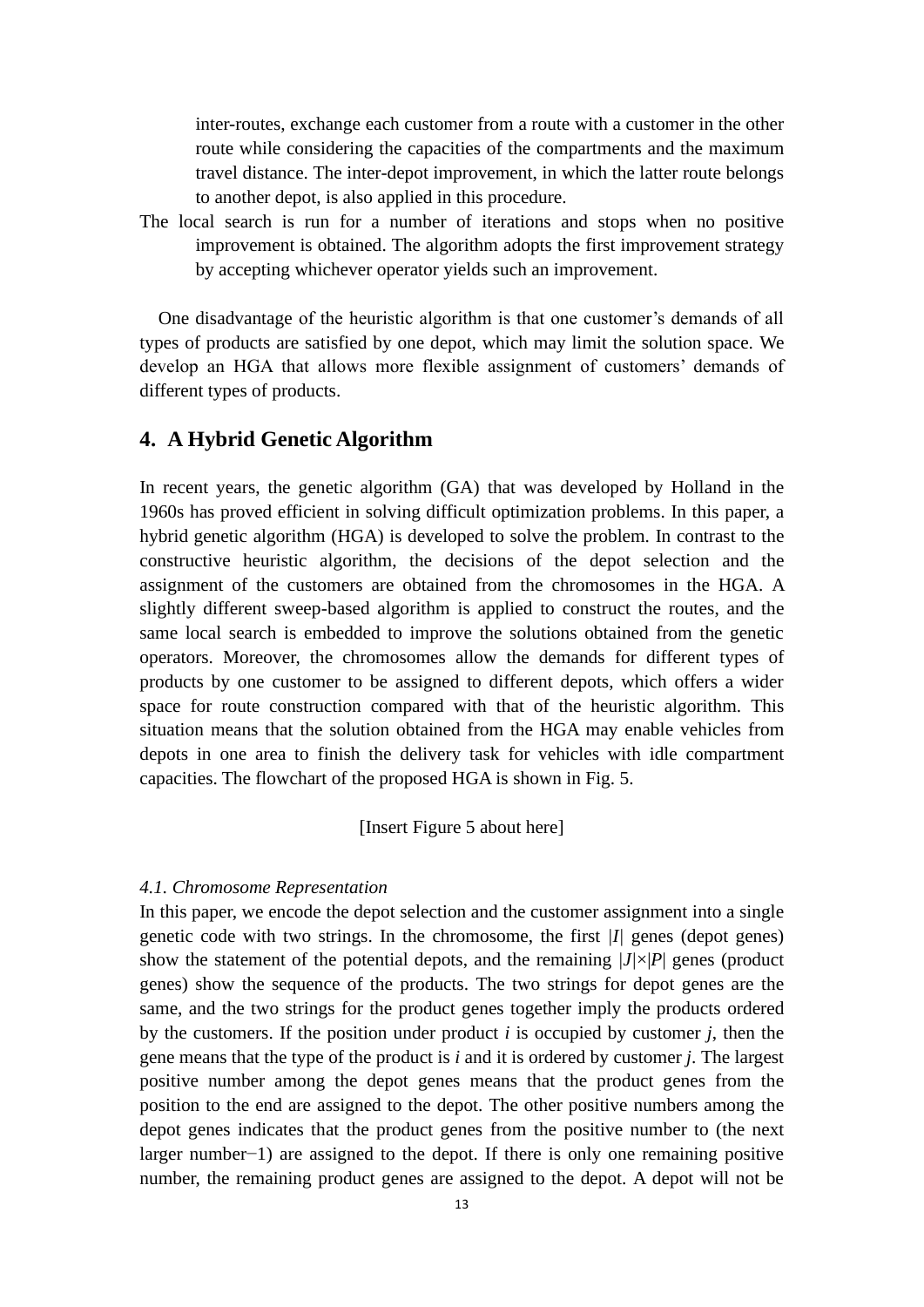used if the number occupying the depot is zero. Hence, the selection of the depot has also been obtained from the chromosome. Additionally, the arbitrary vertex *i*<sup>\*</sup> in the route construction for that depot is the starting vertex assigned to the depot. For example, a chromosome for a 4-depot, 8-customer and 2-product problem could be configured, as shown in Fig. 6.

#### [Insert Figure 6 about here]

From this chromosome, we can find that Depots 1, 3, and 4 are used. The largest positive number in the depot genes is 7, which means that the product genes from the 7<sup>th</sup> position to the end are assigned to Depot 3. The second largest positive number in the depot genes is 5, which means that the product genes from  $5<sup>th</sup>$  position to the  $6<sup>th</sup>$ (=7−1) position are assigned to Depot 1. The next largest positive number in the depot genes is 3 and it is the only remaining positive number, which means that the remaining product genes are assigned to Depot 4. In the route construction, the starting customer is 4 for Depot 1, 1 for Depot 3, and 5 for Depot 4. Note that one chromosome cannot present a complete solution. For a depot selection and customer assignment scenario determined by a chromosome, we use the route construction explained in the above section to obtain the routing solution.

#### *4.2. Population Initialization*

We generate an initial solution by using a heuristic method in the initialization process. The initialization mechanism is as follows:

*Step* 1: Randomly generate a subset of potential depots.

- *Step* 2: Randomly generate a sequence of customers and assign each customer to the nearest depot in the subset.
- *Step* 3: Assign the products to the customers in increasing order.

*Step* 4: Construct the chromosome based on the results from the first three steps.

#### *4.3. Fitness function*

The fitness function is used to evaluate the quality of a chromosome. Because the proposed mathematical model aims to minimize the total cost, we use the reciprocal of the objective function as the fitness function. Therefore, a chromosome is considered as a good one if it has a high fitness value.

#### *4.4. Reproduction*

In this paper, chromosomes with higher fitness values will be involved in the reproduction process with a higher probability. The Tournament Selection is used as the primary selection mechanism. First, we calculate the fitness value of each chromosome in the population. Then, two chromosomes are randomly selected from the population with replacement, and we sent the fitter one to the new population. The above two steps are repeated until the number of selected chromosomes is equal to the population size.

*4.5. Crossover and mutation*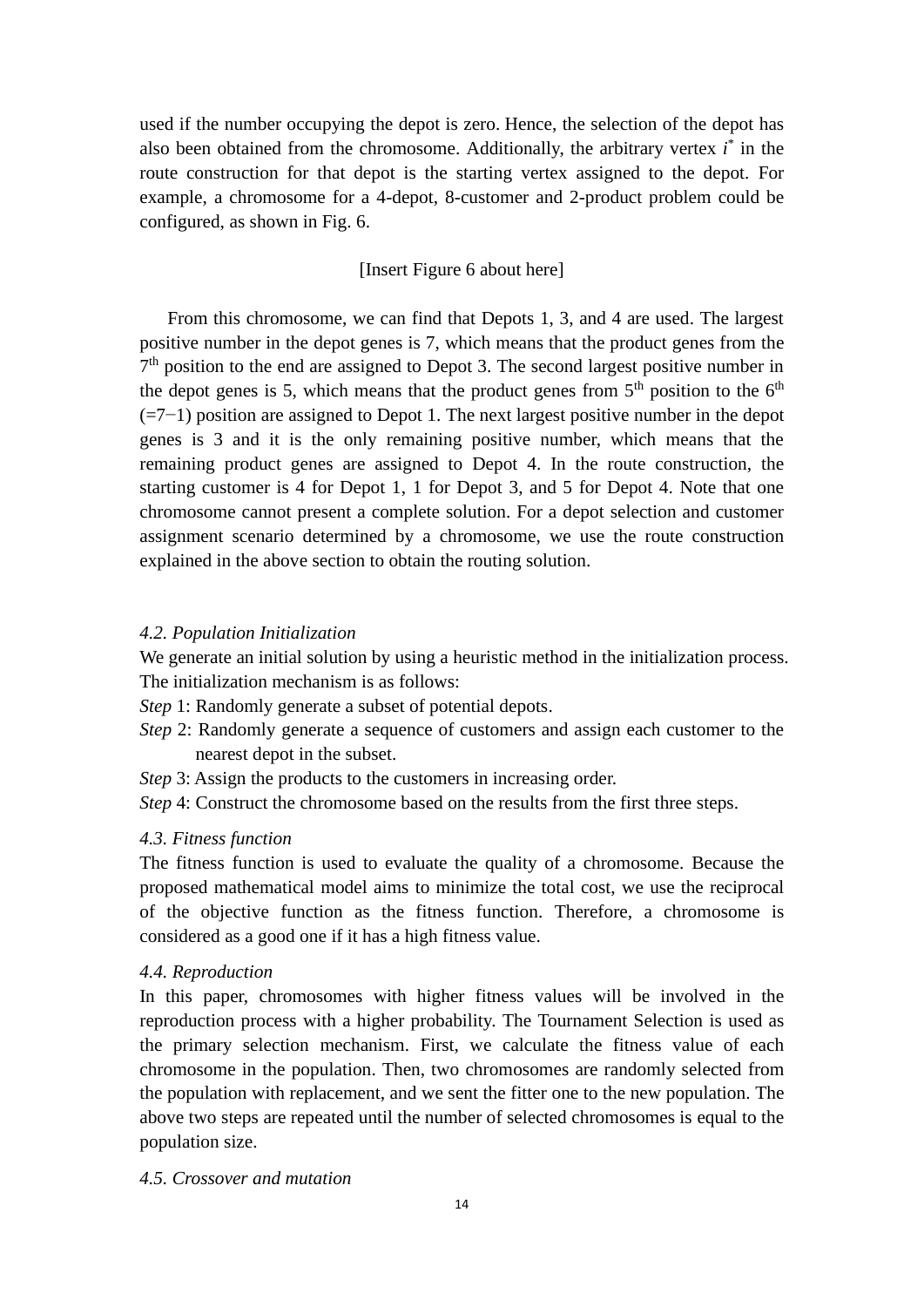In this paper, we use the two-cut-point method to obtain new sequences of products in the product genes, and use the one-cut-point method to the depot selection in the depot genes. We set a possibility, (i.e., crossover rate) to decide whether to conduct the crossover operator. If the crossover operator should be applied, then it is conducted with the following steps.

- *Step* 1: Randomly select two different genes within the range of [1, length of the product genes] as crossing points, and exchange the product information presented by the two points.
- *Step* 2: Move the product information of Parent 1 that are not selected from Parent 2 to Child 1 in the originating sequence.
- *Step* 3: Apply the one-cut-point method to the depot genes.

Fig. 7 illustrates an example of crossover when  $|I|=4$ ,  $|J|=8$ , and  $|P|=2$ .

#### [Insert Figure 7 about here]

We set a possibility, (i.e., mutation rate) to decide whether to conduct the mutation operator. We use different mechanisms for the depot genes and product genes. For the former part, we randomly select a position within the range of [1, length of the depot genes], and replace the position with a randomly generated number within the range of [0, length of the product genes]. For the latter part, we randomly select two different positions within the range of [1, length of the product genes] and reverse the products information between the two points (see Fig. 8).

#### [Insert Figure 8 about here]

#### *4.6. Route Construction*

The gene in our GA can tell the depot selection, the assignment of the customers to the depots, and the starting customer for each depot by using two strings. According to the information, we need to decide the route construction for one used depot and the customers assigned to it. We explore a sweep-based algorithm to determine the routes based on the chromosome obtained from the GA operators. The algorithm is similar to our constructive heuristic except the starting customer is selected by the chromosome and need not be generated. For cases in which some types of products for one customer are assigned to different depots, we considered the demands for the remaining types of products as zero to avoid the waste of compartment space during the vehicle selection process.

#### *4.7. Mini Local Search based on the Packing Strategy*

The HGA can generate a large number of customer assignment scenarios. On the other hand, however, the route construction might be relatively limited compared with the heuristic, because the starting customer is decided in each chromosome. Therefore, we design a mini local search to improve the best solution obtained in each generation to improve the effectiveness of the HGA. In the mini local search based on the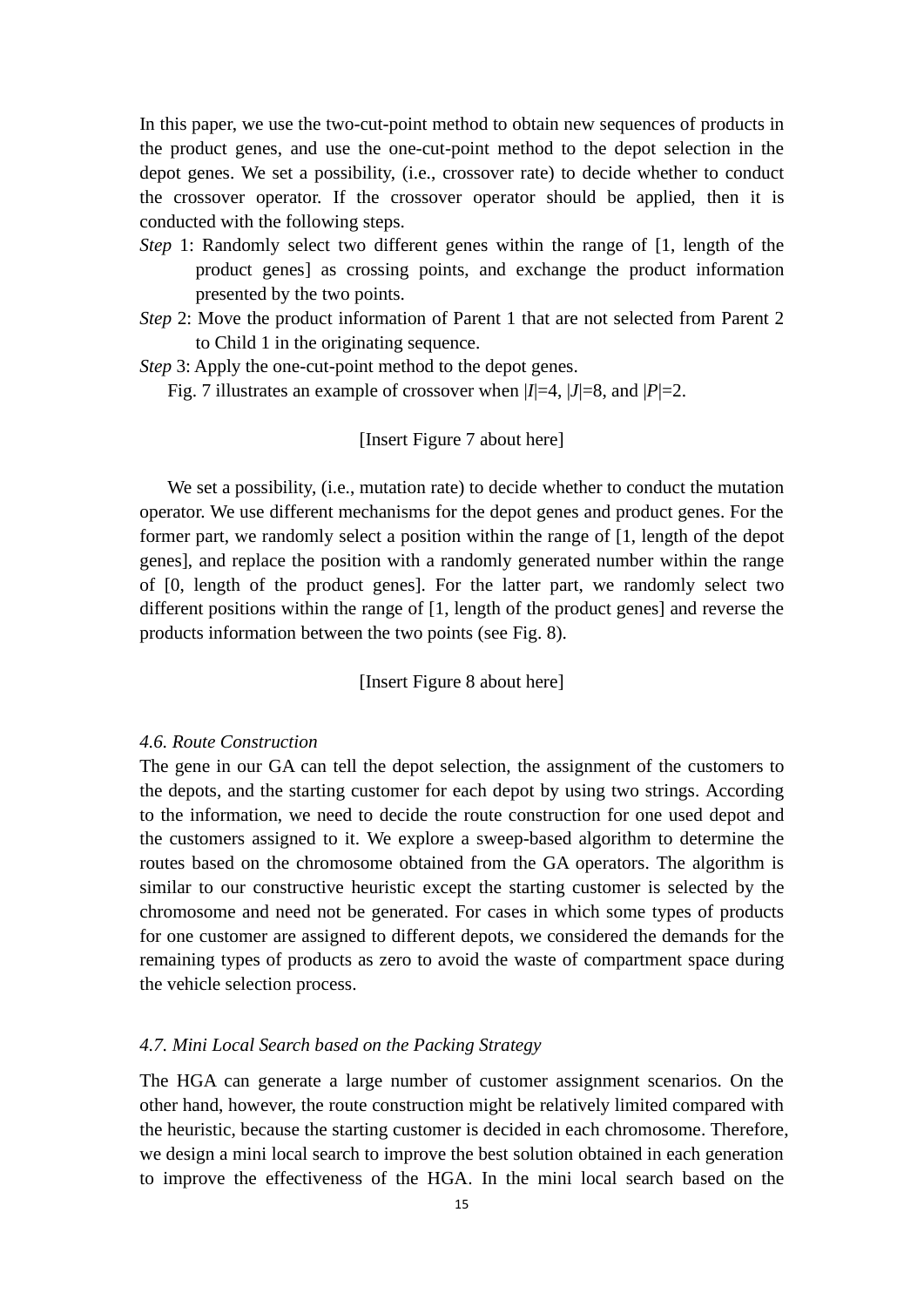packing strategy, we focus on the intra-route exchanges and the 'insert' and 'exchange' moves are the same as those discussed in Section 3.3.

#### **5. Computational Experiments**

In this section, several numerical experiments are conducted to evaluate the performance and the efficiency of the proposed algorithms. The presented mixed integer program is implemented and solved by CPLEX (Version 12.1). All of the experiments are run on a personal computer with Intel (R) Core (TM) i3-2100 CPU at 3.10GHz, 4 G of RAM and Windows 7.

#### *5.1 Experimental data design*

In the problem, several parameters are given as input data, as mentioned in Section 2. In the experiments, we deal with two compartments in each vehicle because it is practical to classify the food as frozen and non-frozen. We consider four types of potential depots, the fixed costs of which are \$300, \$350, \$400, and \$500, respectively. Three types of vehicles are used in the experiments. From Type 1 to Type 3 of vehicles, (*Fv*, *Cv*, *MLv*, *Qvp*) are (\$50, 2\$/km, 300km, (100,100)), (\$70, 3\$/km, 270km, (200,200)), and (\$100, 4\$/km, 250km, (300,300)). The coordinates of the customers and potential depots are randomly generated in *U* (0, 100), respectively. The demands of the two types of products are randomly generated in *U* (50, 100).

#### *5.2 Parameter setting*

Four parameters are involved in the GA: the number of generations, the population size, the crossover rate, and the mutation rate. We conducted pilot tests to find the suitable values for these parameters. The 50-customer problem is used to achieve the effective tests, as shown in Experiment 3. We empirically set the initial values for each test prior to conducting rigorous testing. For the method of fine-tuning the population size, crossover rate, and mutation rate, refer to Moon *et al.* (2015).

Populations of 100, 200, 300, and 400 are tested as the potential population sizes. According to the results, we select 300 as the population size because of its high performance in the objective function value, computational time, and convergence rate. As Figs. 9 and 10 show, 0.7 and 0.2 are the best crossover and mutation rates to achieve a good objective function value, respectively.

#### [Insert Figures 9 and 10 about here]

#### *5.3 Experiment 1 (optimal solution guaranteed)*

In Experiment 1, small problems, including 8 customers, 2 potential depots, and 4 vehicles, are tested by using the mixed integer program and the proposed algorithms. The types of the two potential depots are Type 1 and Type 3. The numbers of each type of used vehicles in the experiments are 0, 2, and 2. Vehicles 1 and 2 belong to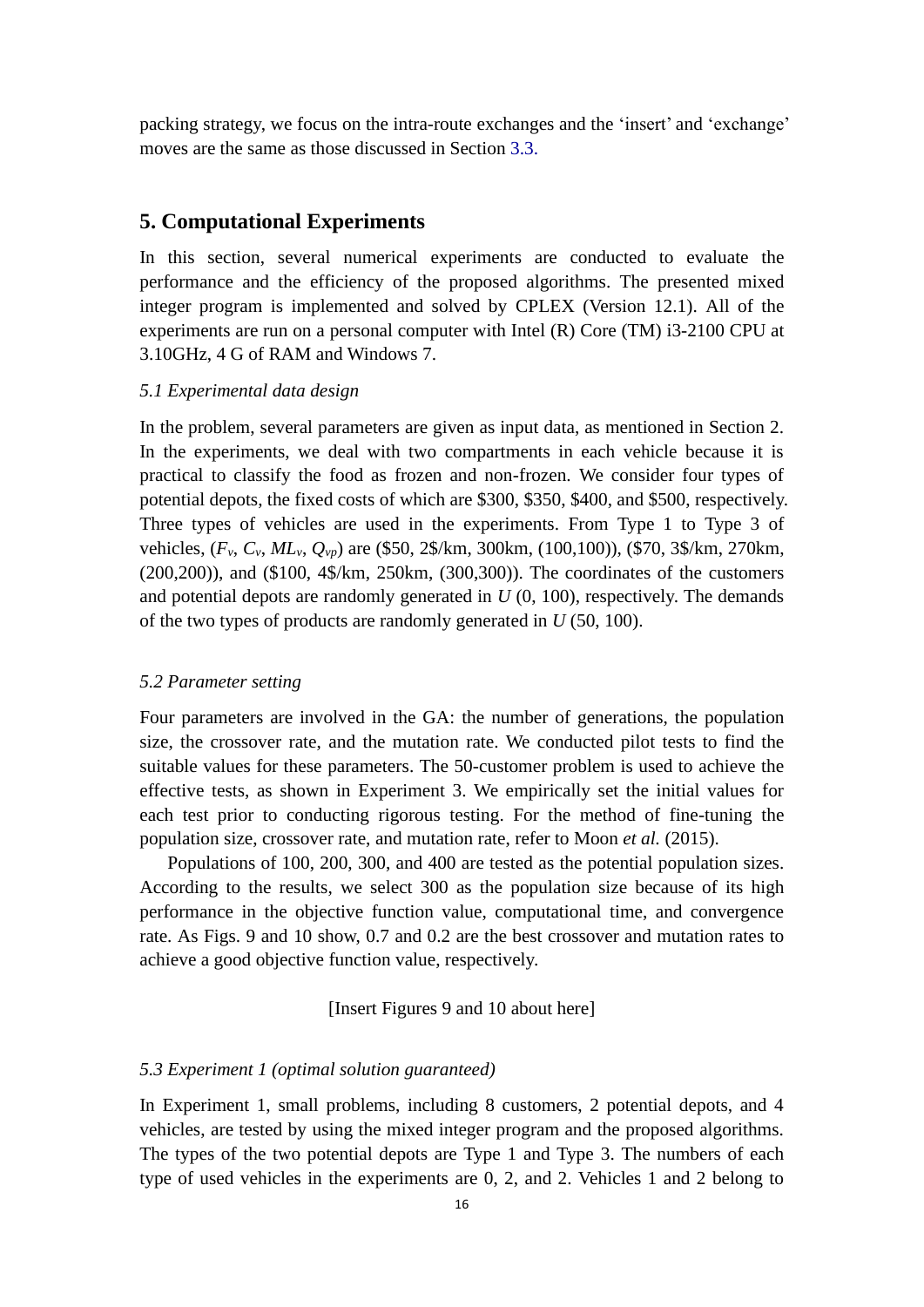Type 2 and Vehicles 3 and 4 belong to Type 3. All other information, including the demands and locations of customers and depots, is available on the website of the authors which will be notified later due to blind reviewing.

We first test one problem instance in order to observe the feasibility of each solution and compare the solutions obtained with the three approaches. In this instance, the randomly generated distance between the nodes and the demand of the customers are shown in Table 2. Pilot experiments using the VRP with Multiple Compartments (VRPMC) were conducted to verify the quality of the heuristic algorithm and the HGA. Each tested instance using the VRPMC involved 8 customers, one depot with a fixed cost of \$300, and 4 vehicles. The vehicles are of the same types as those used in Experiment 1 except that each vehicle can travel in only one trip. From Table 3, we can see that the two algorithms are efficient for the VRPMC.

In Table 4, the solutions including the objective function value, computational time, used depots, used vehicles, and the routes of each vehicle have been compared. We could observe that the results are the same except for the computation time.

#### [Insert Tables 2-4 about here]

Ten problem instances of the same characteristics as above are randomly generated and the objective function values compared in Table 5. In this particular experiment, both the constructive heuristic and the HGA obtain the optimal solutions which show their efficiency on these small size instances.

#### [Insert Table 5 about here]

#### *5.4 Experiment 2 (optimal solution not guaranteed)*

Four larger size problem instances are tested in which CPLEX failed to solve the mathematical model to optimality due to an out of memory error. We used instances with 20, 50, 75, and 100 customers. Therefore, the heuristic and the HGA are compared with each other. For each size of problems, ten instances with randomly generated distances and demands are used to conduct the experiments. Table 6 summarizes the results of these problems. The results of all of the ten instances for Experiments 2 are shown in the Appendix but a brief discussion on the results is given here for each of the four sizes which we refer to them as cases for simplicity.

#### [Insert Table 6 about here]

#### *5.4.1. Case 1 (20 customers and 4 depots)*

This experiment involves 20 customers, 4 depots, and 10 vehicles, the information of which are randomly generated. The numbers of each type of potential depot are 2, 0, 1, and 1 and the numbers of each type of available vehicles are 4, 3, and 3. Vehicles 1-4 belong to Type 1, Vehicles 5-7 belong to Type 2, and Vehicles 8-10 belong to Type 3.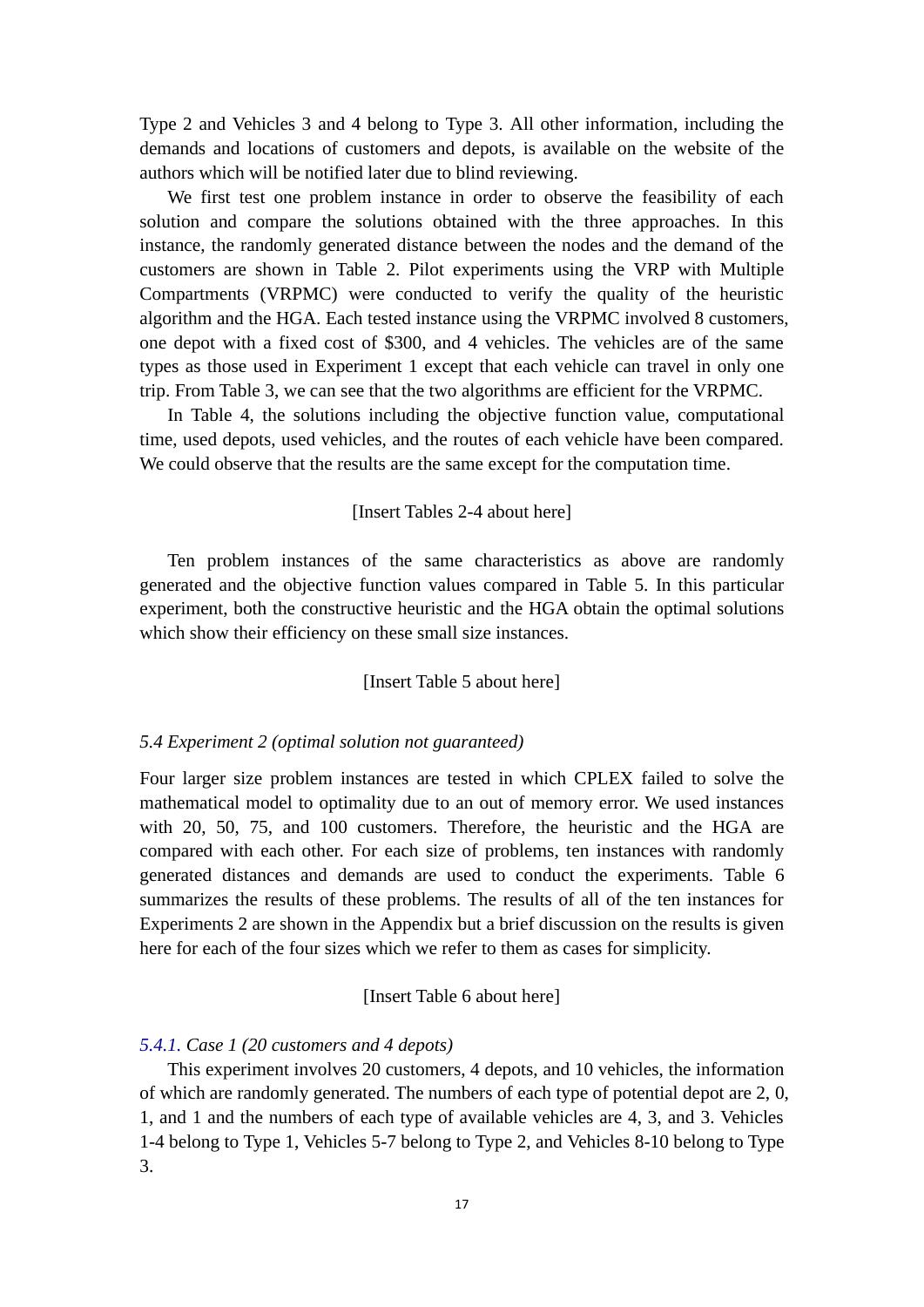The constructive heuristic obtained better solutions for 4 instances among the 10 instances, while the HGA found the best solution in 2 instances, and a tie was observed in the remaining 4 instances. On average the constructive heuristic produced a slightly smaller objective function value in a shorter average computation time amounting for about 60% of the HGA time.

#### *5.4.2. Case 2 (50 customers and 4 depots)*

Large problem instances containing 4 potential depots and 50 customers are randomly generated. The potential depots are the same as in Case 1. The numbers of each type of available vehicles are 10, 15, and 5 (a total of 30 vehicles). Vehicles 1-10 belong to Type 1, Vehicles 11-25 belong to Type 2, and Vehicles 25-30 belong to Type 3. The constructive heuristic obtained better solutions for 3 instances among the 10 instances, while the HGA found the best solution in 7 instances. On average the HGA produced a slightly smaller objective function value but required a longer computation time with an average of 1964.0 seconds compared to 924.0 seconds needed by its counterpart.

#### *5.4.3. Case 3 (75 customers and 6 depots)*

To further test the proposed algorithms, large problem instances containing 6 potential depots and 75 customers are randomly generated. The numbers of each type of potential depots are 2, 1, 2, and 1. Compared with Case 2, additional 5 vehicles of Type 3 are added. As shown in Table 6, neither of the two algorithms is dominated by the other. The HGA could obtain better solutions with a higher probability, i.e., the HGA could obtain better solutions for 8 instances among the 10 instances. The average computation time of the constructive heuristic is 1971.8 seconds whereas HGA averagely requires 2701.5 seconds.

#### *5.4.4. Case 4 (100 customers and 8 depots)*

To assess in more details case 3, we tested larger instances. Here, instances containing 8 potential depots and 100 customers are randomly generated. The numbers of each type of potential depots are 2, 2, 2, and 2. The vehicles are the same with those in Case 3. As shown in Table 6, the HGA could obtain better solutions for 9 instances among the 10 instances. For problems of this size, the average computation time of the constructive heuristic is 5524.8 seconds whereas the HGA consumes 5636.7 seconds.

From the above experiments, we can see that the HGA is the best performer when the number of customers is large and the performance gap between the two algorithms gets more significant when the problem size increases. Because the HGA can generate solutions in a wider space, the solution quality should be better than the heuristic algorithm at a cost of a longer computation time. For instance, for 100 customers, the HGA is able to outperform the counterpart algorithms in 90% of the time, but this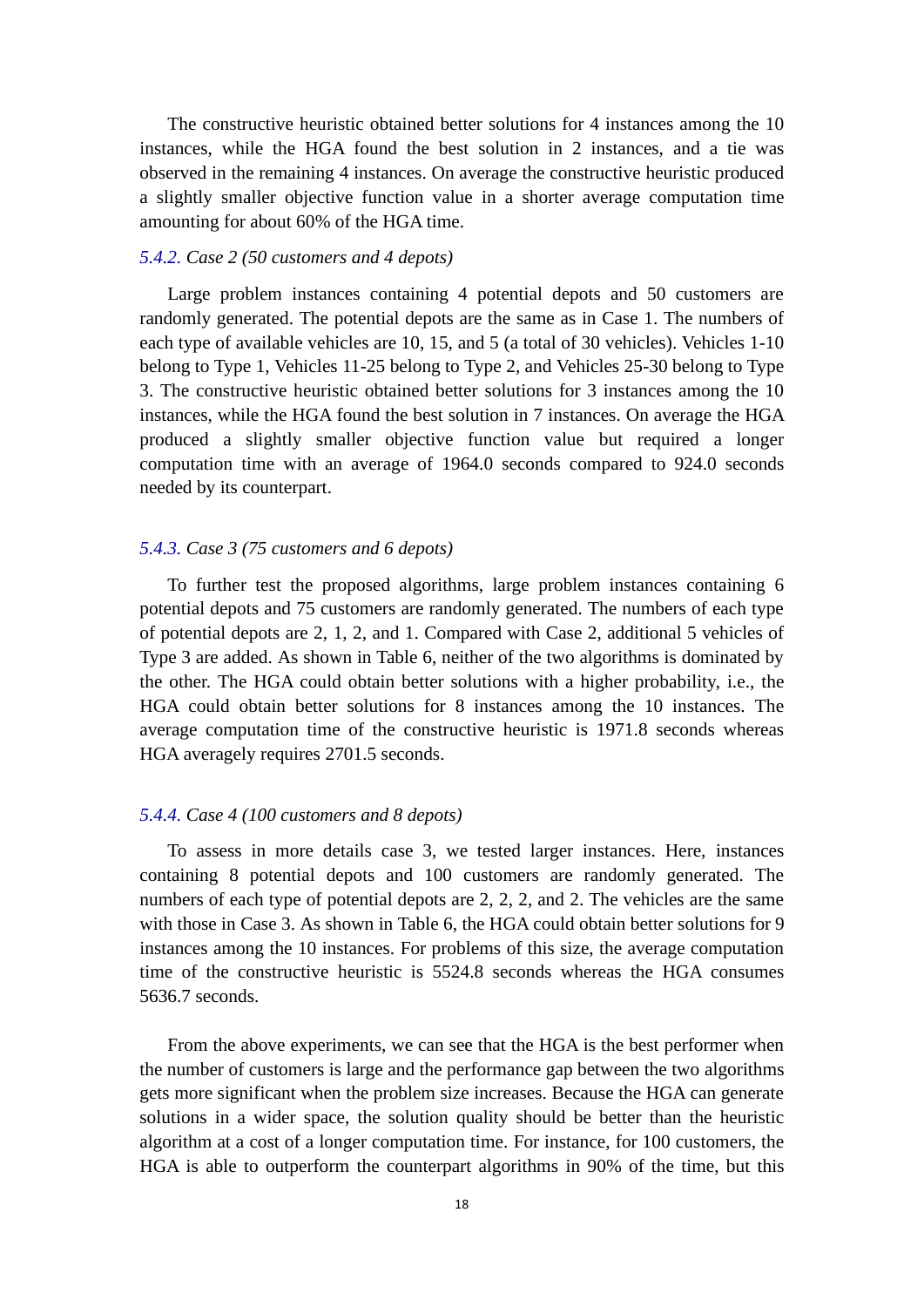success comes with a much greater computational burden. Managers may select an algorithm according to the specific decision needed or their preference for a better solution or a shorter computational time.

#### *5.5 Sensitivity Experiment*

To obtain more managerial insights into the development of an efficient distribution system, we conducted sensitivity experiments on the density of node locations and the number of compartments. We set  $\alpha$  as a coefficient to adjust the distances between nodes. We denoted the fixed cost of depots, fixed cost of vehicles, and transportation cost under  $\alpha$  as  $FCD(\alpha)$ ,  $FCV(\alpha)$ , and  $TC(\alpha)$ , respectively. We ran the HGA using an instance generated from Case 1, Experiment 2 by making more vehicles available. For a few fixed depots, a larger  $\alpha$  means that the vehicles must travel longer distances between the depots and customers, which may be inefficient. Therefore, from the solutions, we found that more depots are used and the fixed cost of vehicles was also higher with a larger  $\alpha$  (see Fig. 11). For example, when  $\alpha$  is increased from 1.25 to 1.50, the fixed cost of the depots is increased from \$600 to \$1100. Consider *αTC*(1.00) as benchmarks and we can see that  $TC(\alpha)$  is lower than  $\alpha TC(1.00)$  when  $\alpha$  is greater than 1.00, which implies a shorter traveling distance. Then, we conjectured that a trade-off characterizes the transportation cost with the fixed cost of the depots and the vehicles. For the Eastern Asian cities in China, Korea, and Japan with dense customer locations, a distribution system with a few big distribution centers (depot) might be efficient. In contrast, for European cities, such as those in the UK and France, more centers that cover a wide area might be more appropriate.

#### [Insert Figure 11 about here]

We conducted new experiments on five instances generated from Case 1, Experiment 2 by setting the number of compartments as 3, 4, and 5. Table 7 presents a summary of the total costs obtained from the heuristic algorithm and the HGA. Without a doubt, more compartments on one vehicle make the system more complex. In most cases, more compartments were associated with a higher total cost. In a few cases, however, more compartments may not lead to a higher system cost, such as when the existing solutions of depot location and vehicle management (including vehicle and route selection) can also satisfy the delivery demand for items in the new compartment(s). The heuristic algorithm and HGA may vary in terms of algorithm complexity and solution quality. Because the HGA has a greater flexibility for assigning demands for different types of products (i.e., different compartment requirement) to multiple vehicles, the quality of solutions obtained from the HGA is higher than those from the heuristics. However, the complexity of the HGA may also be higher than the heuristic algorithm because the HGA searches a wider solution space because of crossover and other mutation mechanisms.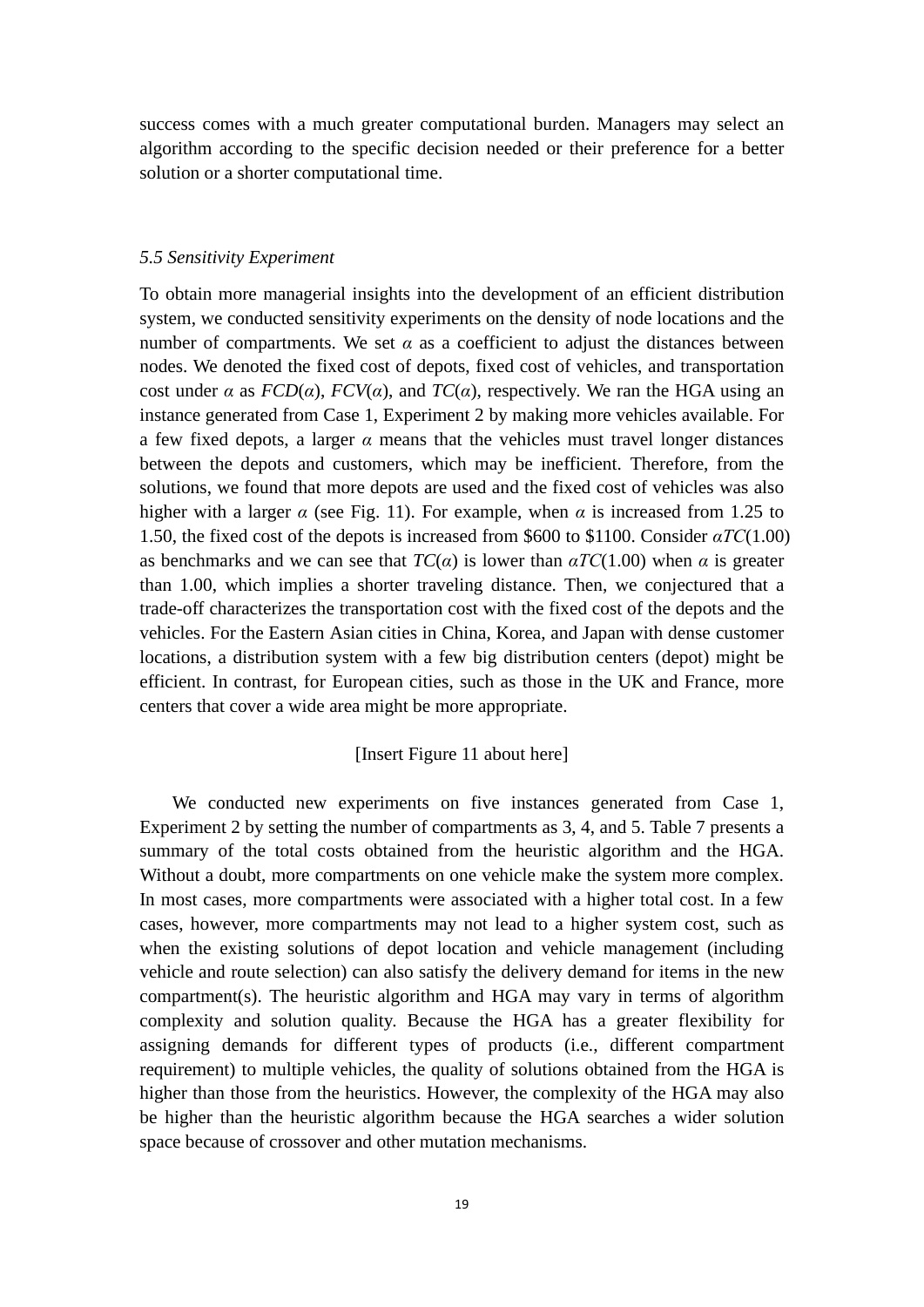#### **6. Conclusions and Suggestions**

In this study, a location routing problem with multi-compartment and multi-trip (LRPMCMT) is investigated. This problem involves the selection of potential depots, the assignment of customers to depots, and the deployment of vehicles and routes for every vehicle as well as the assignment of products to the vehicles. The combined problem has never been addressed before, even though it is practical in real situations. To solve the small problems to optimality, a mixed integer program is presented. Because the problem is NP-hard, a heuristic and a hybrid genetic algorithm are also proposed to solve large problems. To evaluate the performance, the proposed algorithms are tested on randomly generated instances. Through a comparison with the optimal solutions from the mixed integer program, we demonstrated the efficiency of the algorithms. We could observe that neither of the proposed algorithms is dominated by the other when tested on the medium size problems (Case 2), however, the HGA obtains better solutions especially in larger instances though it needs a relatively longer computation time.

In future research, the mathematical formulation could be tightened by introducing valid inequalities as well as the lifting of some of the constraints. Note that in our packing heuristic, the possibility of customer reshuffling between the routes could lead to a better solution though this approach could be too time consuming given it is called several times within the search. However, its complexity, this is a challenging implementation that could be worth exploring further in the future.

From a practical view point, other extensions such as the inclusion of capacitated potential depots, the presence of time-window constraints and the need for both the delivery and the pickup considerations may be worth investigating. As this is an integrated problem spanning over different time scale which is made up of a strategic one (location decision) and tactical/operational (fleet size/ routing decision) a study that examines the robustness issue is in our view most exciting and very practical. In addition, because we allow each vehicle to conduct more than one trip in each day, the consideration of driver behaviors could be a fruitful direction. The uncertainty in the customer set could also be taken into account, making the optimization of the problem more complicated and challenging yet practically useful.

#### **Acknowledgements**

The authors are grateful to three anonymous referees for the useful comments. This work was supported by the by Social Science Foundation of Zhejiang Province (No. 17NDJC194YB). This work was partly supported by the National Research Foundation of Korea (NRF) funded by the Ministry of Science, ICT & Future Planning [Grant no. NRF-2017R1A2B2007812].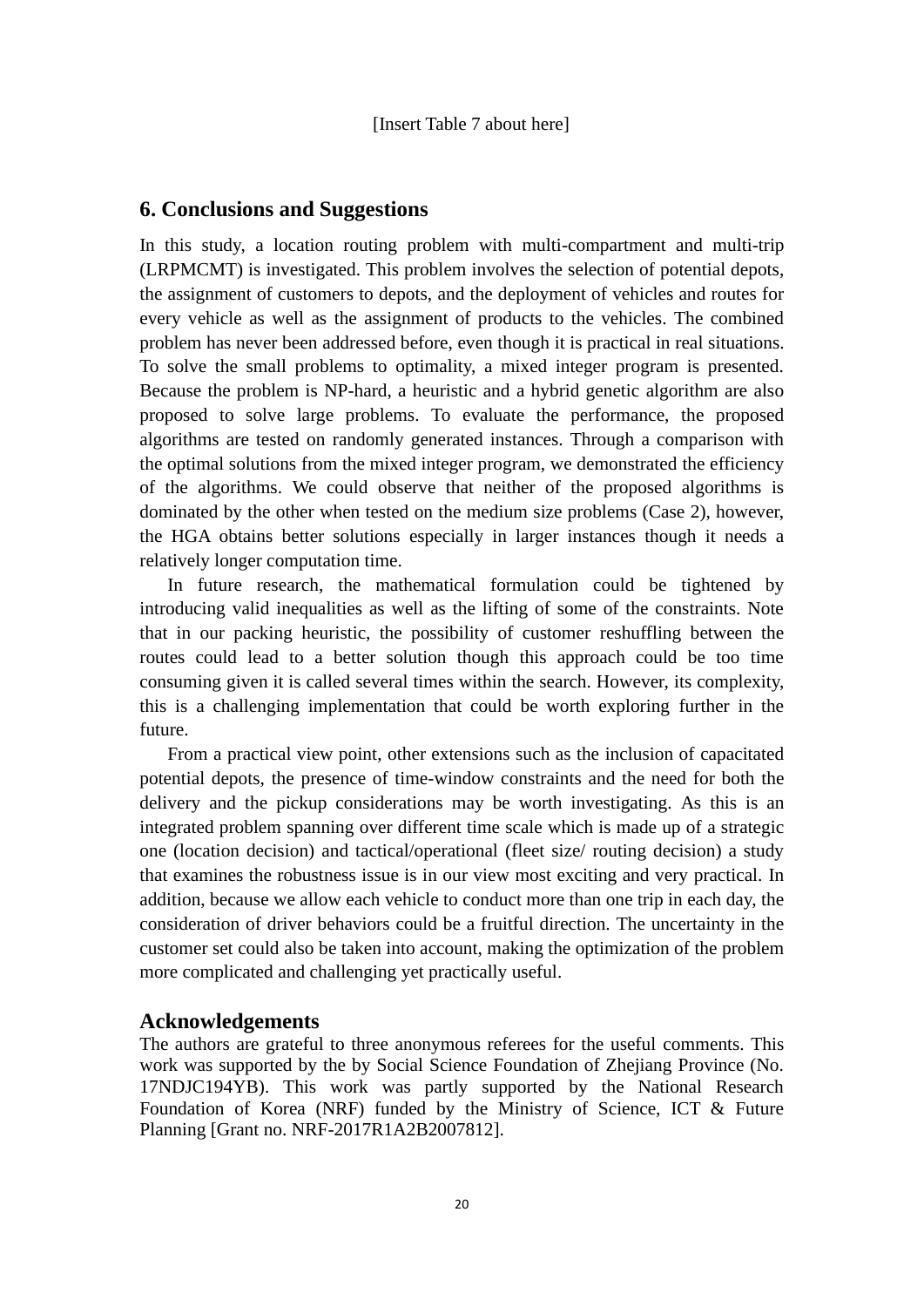#### **References**

- Albareda-Sambola. M., Fernandez, E., Laporte, G., 2007. Heuristic and lower bound for a stochastic location-routing problem. *European Journal of Operational Research* 179 (3), 940-955.
- Azi, N., Gendreau, M., Potvin, J.Y., 2010. An exact algorithm for a vehicle routing problem with time windows and multiple use of vehicles. *European Journal of Operational Research* 202 (2),756-763.
- Battarra, M., Monaci, M., Vigo, D., 2009. An adaptive guidance approach for the heuristic solution of a minimum multiple trip vehicle routing problem. *Computers & Operations Research* 36 (11), 3041-3050.
- Berger, R., Coullard, R., Daskin, M., 2007. Location-routing problems with distance constraints. *Transportation Science* 41 (1), 29-43.
- Brandão, J., Mercer, A., 1997. A tabu search algorithm for the multi-trip vehicle routing and scheduling problem. *European Journal of Operational Research* 100 (1), 180-91.
- Brown, G., Graves, G., 1981. Real-time dispatch of petroleum tank trucks. *Management Science* 27 (1), 19-32.
- Bruggen, L., Gruson, R., Salomon, M., 1995. Reconsidering the distribution structure of gasoline products for a large oil company. *European Journal of Operational Research* 81 (3), 460-473.
- Chajakis, E.D., Guignard, M., 2003. Scheduling deliveries in vehicles with multiple compartments. *Journal of Global Optimization* 26 (1), 43-78.
- Chen, J.X., Wang, S.A., Liu, Z.Y., Wang, W. 2017. Design of suburban bus route for airport access. *Transportmetrica A: Transport Science* 13(6), 568-589.
- Derigs, U., Gottlieb, J., Kalkoff, J., Piesche, M., Rothlauf, F., Vogel, U., 2011. Vehicle routing with compartments: applications, modeling and heuristics. *OR Spectrum* 33 (4), 885-914.
- Duhamel, C., Lacomme, P., Prins, C., Prodhon, C., 2010. A GRASP\*ELS approach for the capacitated location-routing problem. *Computers & Operations Research* 37 (11), 1912-1923.
- Fallahi, A.E., Prins, C., Wolfler Calvo, R., 2008. A memetic algorithm and a tabu search for the multi-compartment vehicle routing problem. *Computers and Operations Research* 35 (5), 1725-1741.
- Feldman, E., Lehrer, F.A., Ray, T.L., 1966. Warehouse location under continuous economies of scale. *Management Science*, 12 (9), 670-684.
- Feng, X.H., Moon, I.K., Shin, J.H., 2015. Hybrid genetic algorithms for the three-dimensional multiple container packing problem. *Flexible Service and Manufacturing Journal*, 27, 451-477.
- Fleischmann, B., 1990. The vehicle routing problem with multiple use of vehicles. Working Paper, Fachbereich Wirtschaftswissenschaften, University Hamburg, Germany.
- Gillett, B.E., Miller, L.R., 1974. A heuristic algorithm for the vehicle dispatch problem. *Operations Research* 22 (2), 240-349.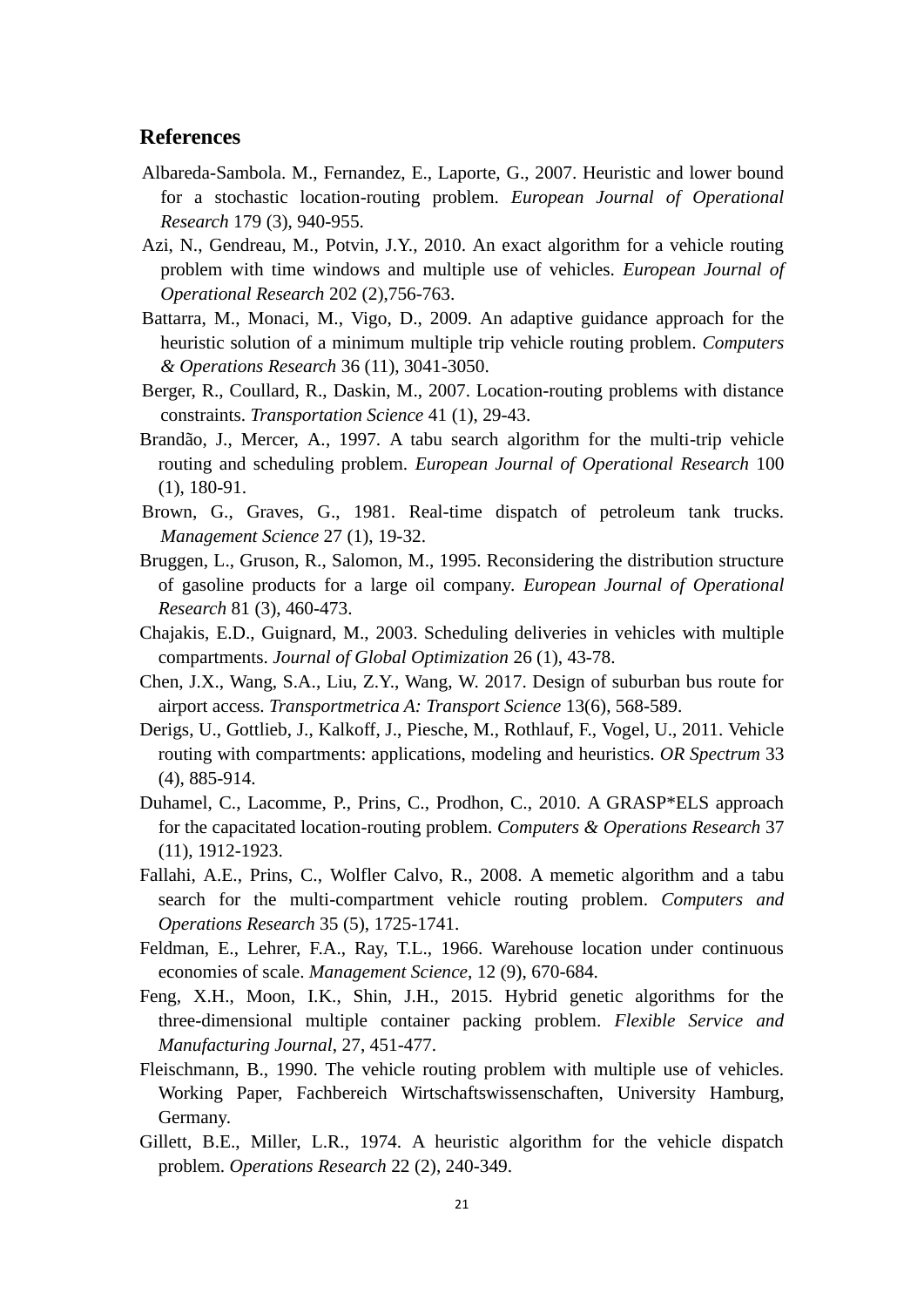- Kuhn, A.A., Hamburger, M.J., 1963. A heuristic program for locating warehouses, *Management Science* 9 (4), 643-666.
- Kulcar, T., 1996. Optimizing solid waste collection in Brussels. *European Journal of Operational Research* 90 (1), 26-44.
- Laporte, G., Gendreau, M., Potvin, J.Y., Semet, F., 2000. Classical and modern heuristics for the vehicle routing problem. *International Transactions in Operational Research* 7 (4-5), 285-300.
- Liu, P., Liao, F.X., Huang, H.J., Timmermans, H., 2016. Dynamic activity-travel assignment in multi-state supernetworks under transport and location capacity constraints. *Transportmetrica A: Transport Science* 12(7), 572-590.
- Mendoza, J.E., Castanier, B., Gueret, C., Medaglia, A.L., Velasco, N., 2010. A memetic algorithm for the multi-compartment vehicle routing problem with stochastic demands. *Computers & Operations Research* 37 (11), 1886-1898.
- Mendoza, J.E., Castanier, B., Gueret, C., Medaglia, A.L., Velasco, N., 2011. Constructive heuristic for the multi-compartment vehicle routing problem with stochastic demands. *Transportation Science* 45 (3), 346-363.
- Menezes, M.B.C., Ruiz-Hernández, D., Verter, V. 2016. A rough-cut approach for evaluating location-routing decisions via approximation algorithms. *Transportation Research Part B* 87, 89-106.
- Min, H., Jayaraman, V., Srivastava, R., 1998. Combined location-routing problems: a synthesis and future research directions. *European Journal of Operational Research* 108 (1), 1-15.
- Moon, I.K., Qiu, Z.B., Wang J.H. 2015. A combined tramp ship routing, fleet deployment, and network design problem. *Maritime Policy & Management* 42(1), 68-91.
- Muyldermans, L., Pang, G., 2010. On the benefits of co-collection: Experiments with a multi-compartment vehicle routing algorithm. *European Journal of Operational Research* 206 (1), 93-103.
- Nagy, G., Salhi, S., 2007. Location-routing: Issues, models and methods. *European Journal of Operational Research* 177 (2), 649-672.
- Olivera, A., Viera, O., 2007. Adaptive memory programming for the vehicle routing problem with multiple trips. *Computers & Operations Research* 34 (1), 28-47.
- Perl, J., 1983. A Unified Warehouse Location-Routing Analysis. PhD dissertation, Northwestern University.
- Petch, R.J., Salhi, S., 2004. A multi-phase constructive heuristic for the vehicle routing problem with multiple trips. *Discrete Applied Mathematics* 133 (1-3), 69-92.
- Prins, C., 2002. Efficient heuristics for the heterogeneous fleet multitrip VRP with application to a large-scale real case. *Journal of Mathematical Modelling and Algorithms* 1 (2), 135-150.
- Prins, C., Prodhon, C., Wolfler Calvo, R., 2006, Solving the capacitated location routing problem by a GRASP complemented by a learning process and a path relinking. *4OR* 4 (3), 221-238.
- Prins, C., Prodhon, C., Ruiz, A., Soriano, P., Calvo, R.W., 2007. Solving the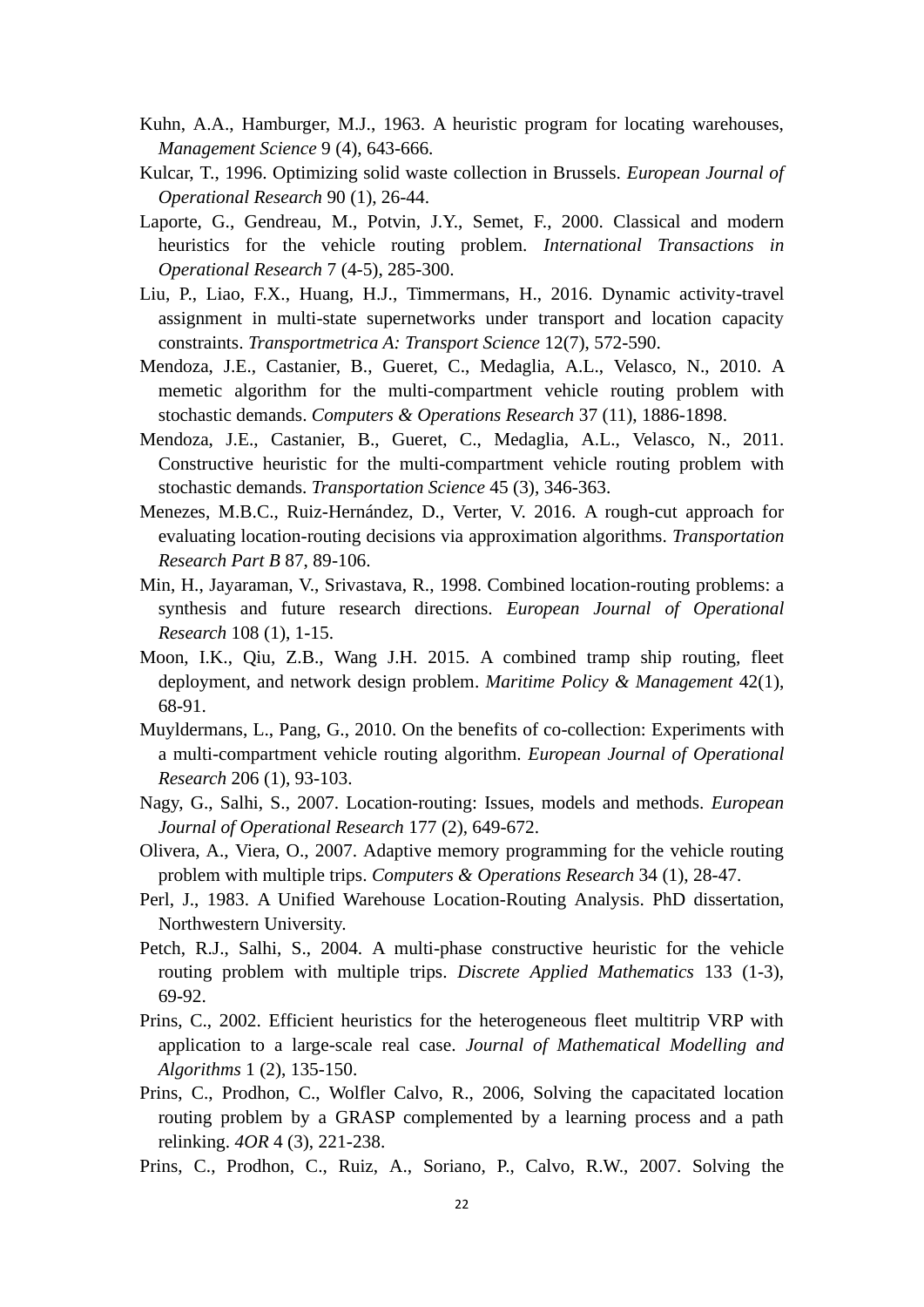capacitated location routing problem by a cooperative lagrangean relaxation-Granular Tabu Search heuristic. *Transportation Science* 41 (4), 470-483.

- Prodhon, C. 2007. "An Iterative metaheurtistic for the periodic location-routing problem." In Operations Research Proceedings, edited by S. Nickel, and J. Kalcsics, 159–164. Berlin: Springer.
- Prodhon, C., Prins, C., 2008. A memetic algorithm with population management (MA|PM) for the periodic location-routing problem. *Lecture Notes in Computer Science* 5296, 43-57.
- Prodhon, C., Prins, C., 2014. A survey of recent research on location-routing problems. *European Journal of Operational Research* [238,](http://dx.doi.org/10.1016/j.ejor.%202014.01.005) 1-17.
- Resende, M. G. C., Werneck, R., 2007. A fast swap-based local search procedure for location problems. *Annals of Operations Research* 150, 205-230.
- Salhi, S., Petch, R., 2007. [A GA based heuristic for the vehicle routing problem with](http://kar.kent.ac.uk/5297/)  [multiple trips.](http://kar.kent.ac.uk/5297/) *Journal of Mathematical Modelling and Algorithms* 6(4), 591-613.
- Salhi, S., Rand, G.K., 1989. The effect of ignoring routes when locating depots. *European Journal of Operational Research* 39(2), 150-156.
- Silvestrin, P.V., Ritt, M., 2017. An iterated tabu search for the multi-compartment vehicle routing problem. *Computers & Operations Research* 81, 192-202.
- Taillard, E. D., G. Laporte, and M. Gendreau. 1996. "Vehicle routeing with multiple use of vehicles." Journal of Operational Research Society 47: 1065–1070.
- Wang, S.A., Meng, Q., Yang, H. 2013. Global optimization methods for the discrete network design problem. *Transportation Research Part B* 50, 42-60.
- Watson-Gandy, C.D.T., Dohrn, P.J., 1973. Depot location with van salesmen-a practical approach. *Omega* 1(3), 321-329.
- Whitaker, R. A.,1983. A fast algorithm for the greedy interchange for large-scale clustering and median location problems. *INFOR* 21, 95-108.
- Yu, V.F., Lin, S.W., Lee, W., Ting, C.J., 2010. A simulated annealing heuristic for the capacitated location routing problem. *Computers & Industrial Engineering* 58 (2), 288-299.
- Zarandi, M.H.F., Hemmati, A., Davari, S., 2011. The multi-depot capacitated location-routing problem with fuzzy travel times. *Expert Systems with Applications* 38 (8), 10075-10084.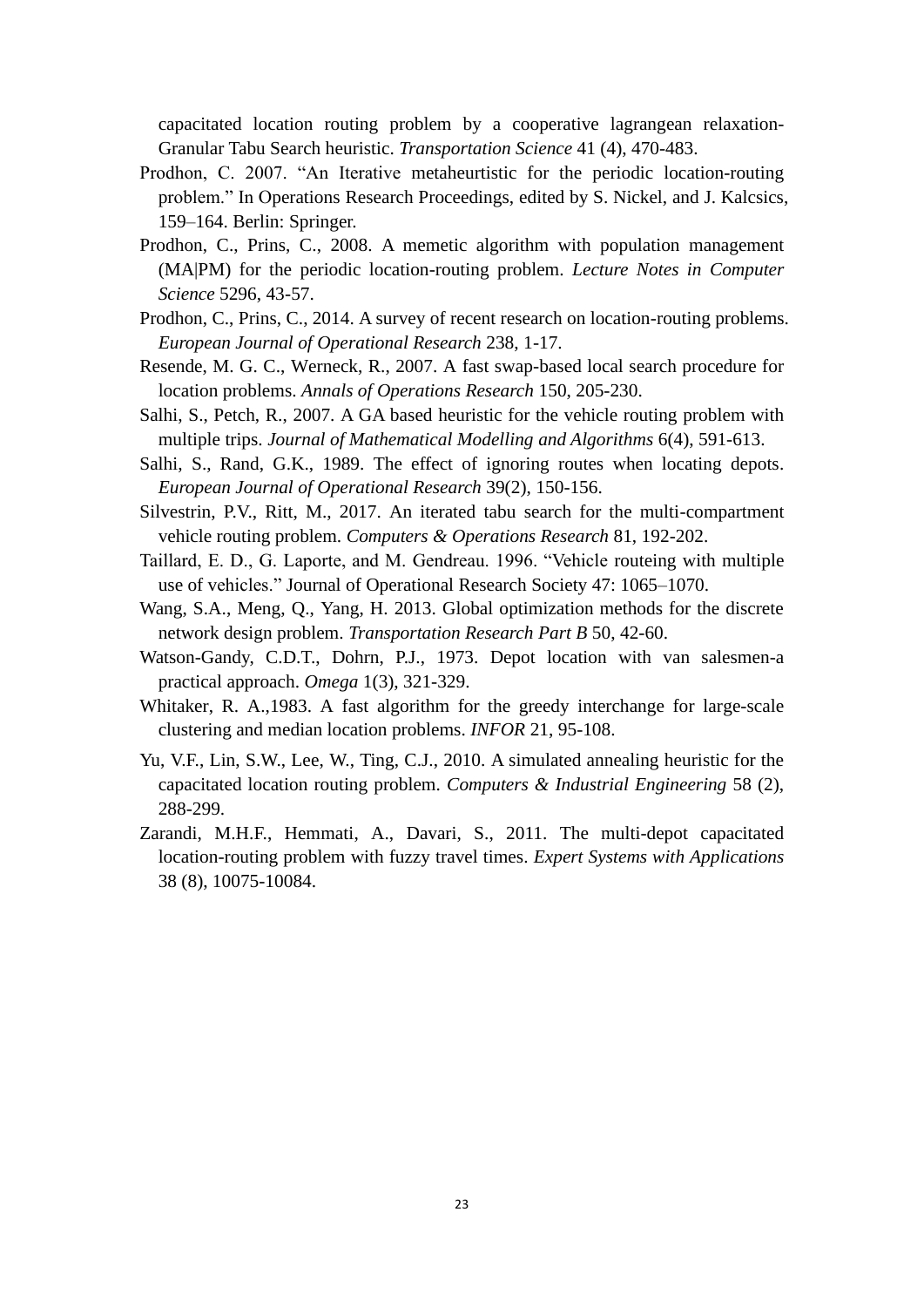

Fig. 1. An example of an infeasible solution due to subtour



Fig. 2. Comparison of different customer assignments and route constructions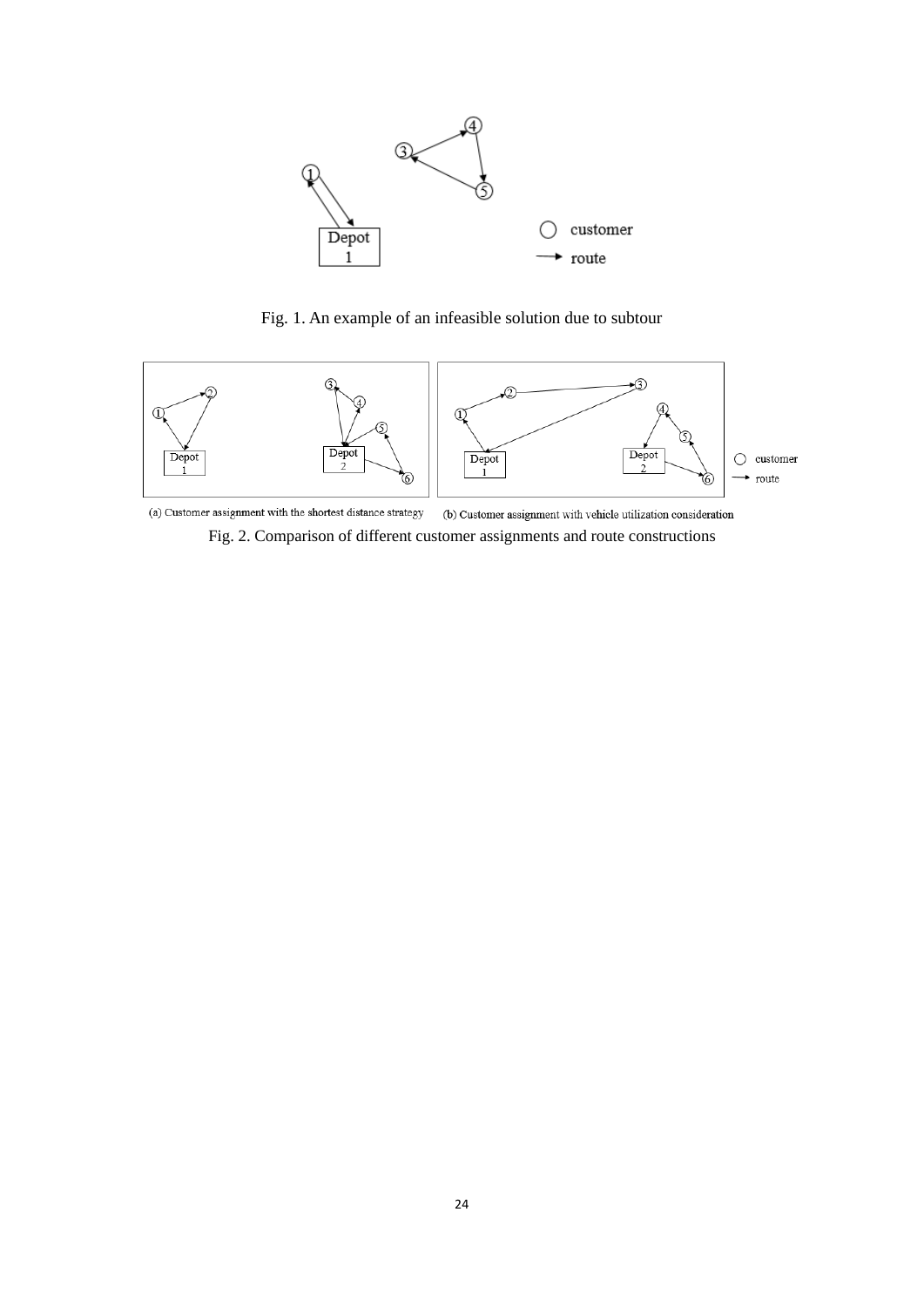

Fig. 3. Flowchart of the add/drop/swap heuristic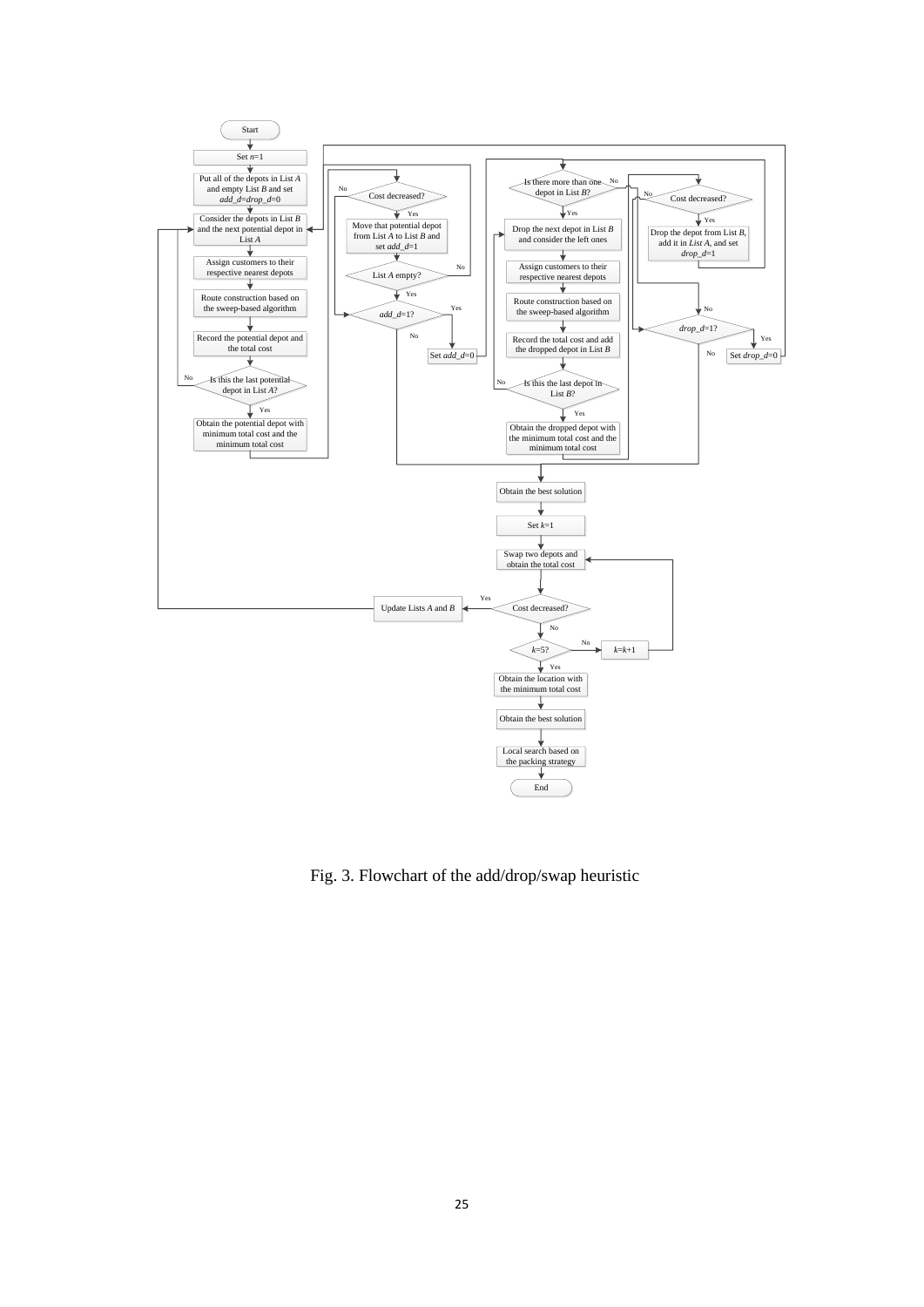

Fig. 4. Flowchart of the route construction



Fig. 5. Flowchart of the HGA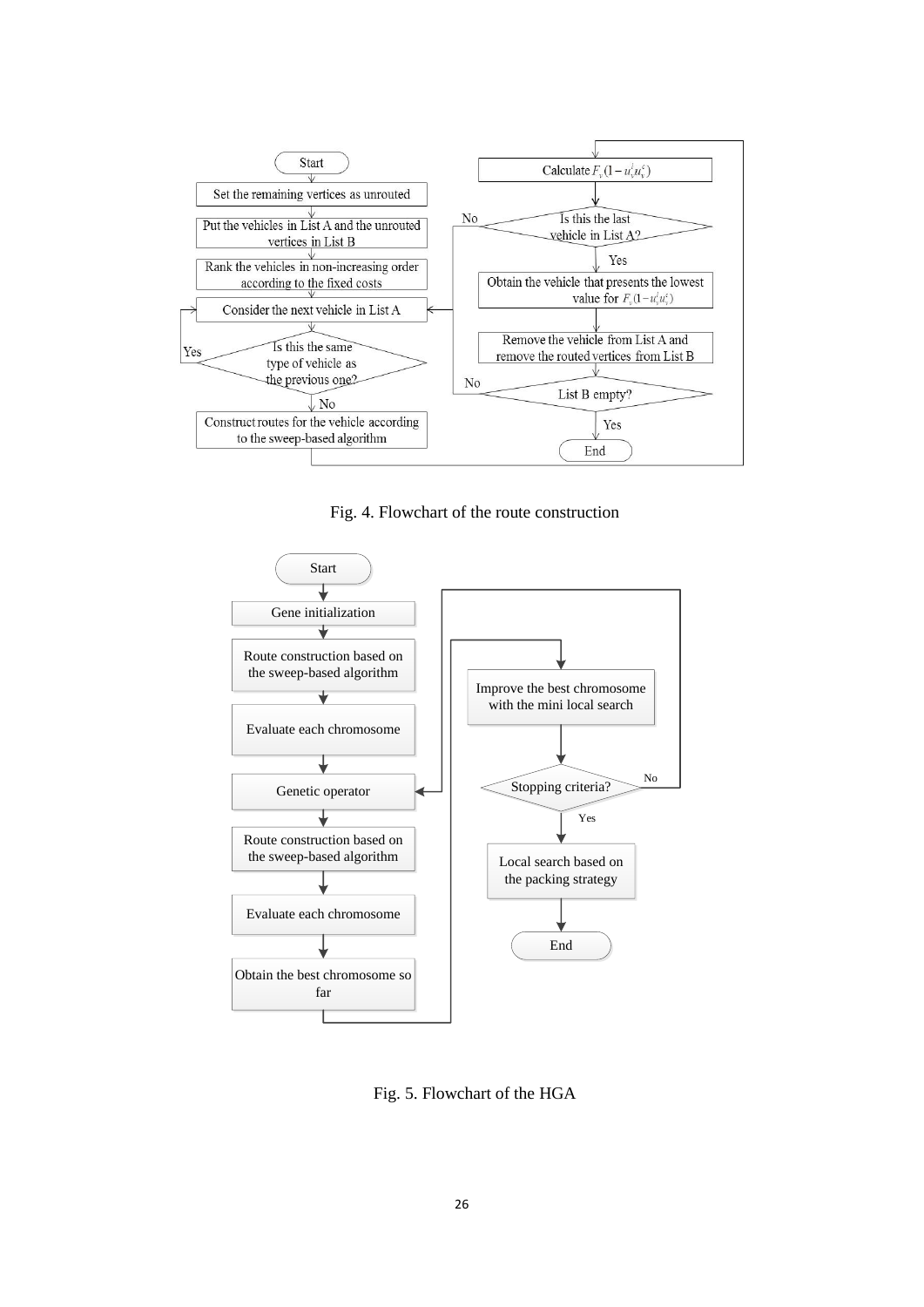

Fig. 6. A possible chromosome for a sample problem



Fig. 7. Procedure for crossover



Fig. 8. Procedure for mutation



Fig. 9. Test results for crossover rates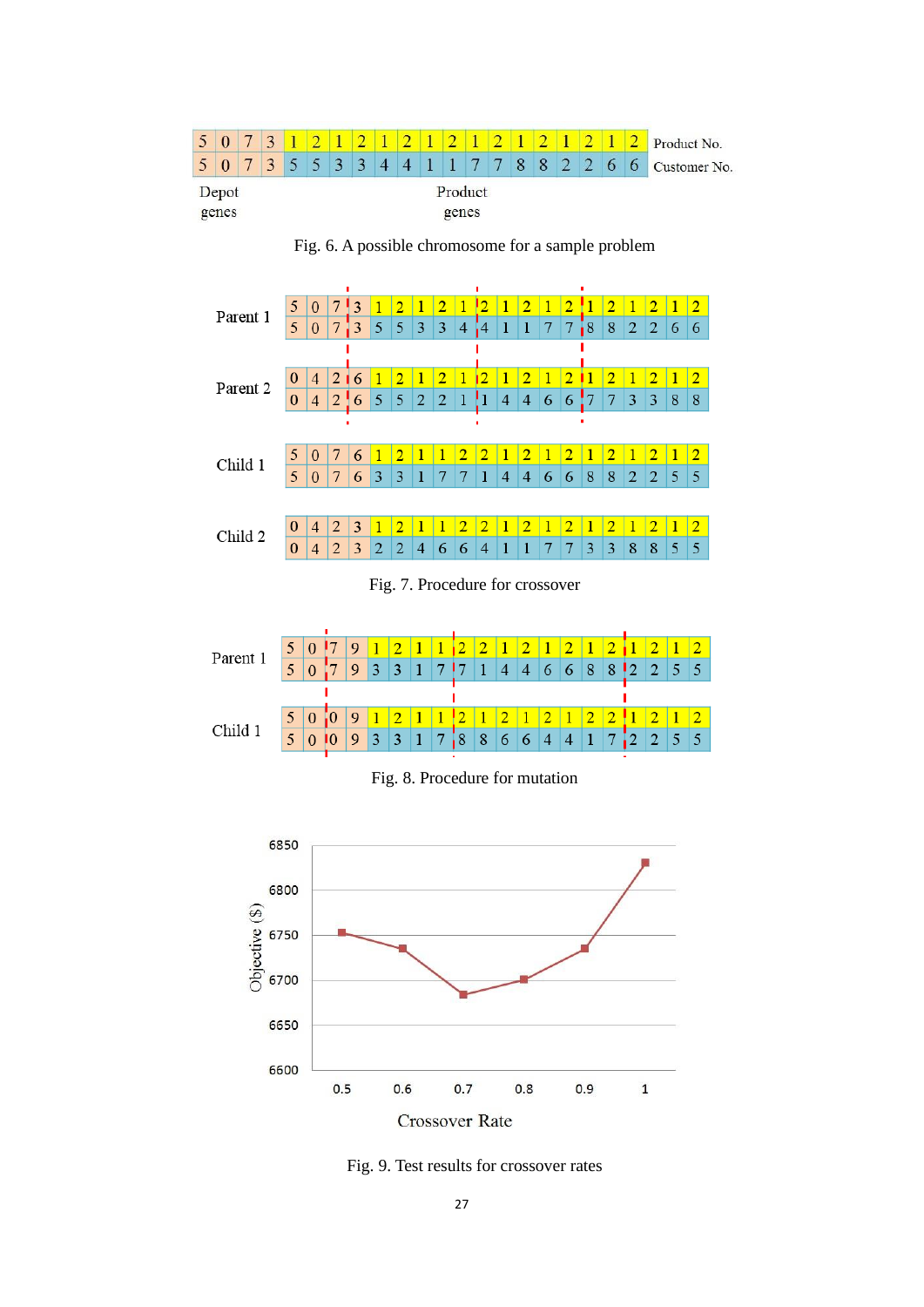

Fig. 10. Test results for mutation rates



Fig. 11. Comparison of costs under different values of *α*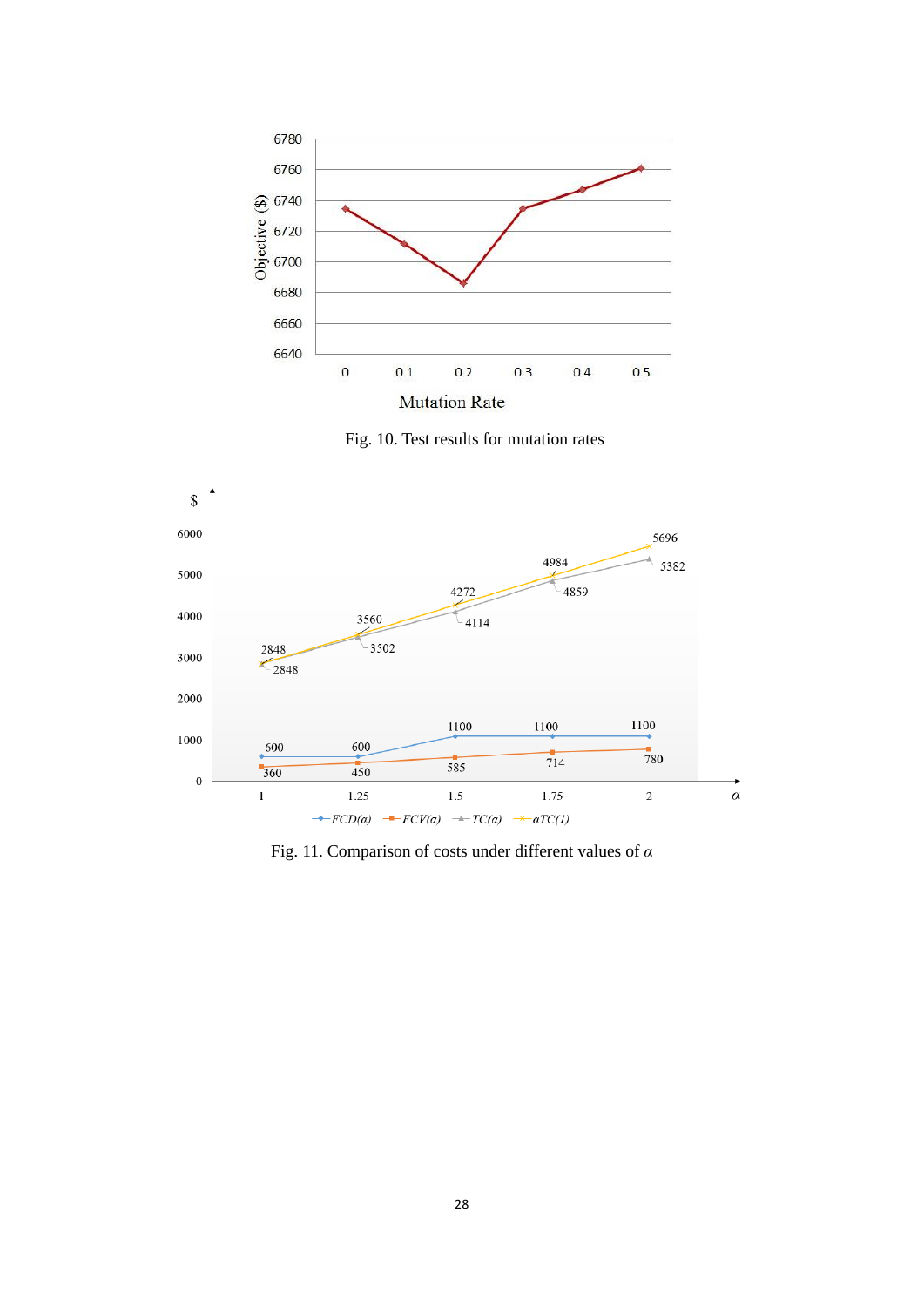Table 1. Comparison of the problems

|                       | <b>LRP</b>         | <b>VRPMC</b> | VRPMT          | This study    |  |
|-----------------------|--------------------|--------------|----------------|---------------|--|
| Depot                 | Multiple<br>Single |              | Single         | Multiple      |  |
| Single<br>Compartment |                    | Multiple     | Single         | Multiple      |  |
| Trip                  | Single             | Single       | Multiple       | Multiple      |  |
| Vehicle               | Heterogeneous/     |              | Heterogeneous/ |               |  |
|                       | Homogeneous        | Homogeneous  | Homogeneous    | Heterogeneous |  |

Table 2. Distance between nodes (km) and demand of customers (units)

|        |                      | 1                | $\overline{2}$   | 3                | $\overline{4}$   | 5                | 6            | 7                | 8            | 9                | 10               |
|--------|----------------------|------------------|------------------|------------------|------------------|------------------|--------------|------------------|--------------|------------------|------------------|
|        | $\mathbf{1}$         | $\boldsymbol{0}$ | 78               | 26               | 78               | 57               | 37           | 60               | 29           | 89               | 58               |
|        | $\overline{2}$       | 78               | $\boldsymbol{0}$ | 58               | 23               | 28               | 44           | 56               | 79           | 44               | 53               |
|        | 3                    | 26               | 58               | $\boldsymbol{0}$ | 66               | 46               | 14           | 62               | 47           | 82               | 58               |
|        | $\overline{4}$       | 78               | 23               | 66               | $\boldsymbol{0}$ | 21               | 54           | 38               | 71           | 21               | 37               |
| From   | 5                    | 57               | 28               | 46               | 21               | $\boldsymbol{0}$ | 36           | 29               | 51           | 35               | 26               |
|        | 6                    | 37               | 44               | 14               | 54               | 36               | $\mathbf{0}$ | 58               | 52           | 72               | 54               |
|        | $\overline{7}$       | 60               | 56               | 62               | 38               | 29               | 58           | $\boldsymbol{0}$ | 40           | 36               | $\overline{4}$   |
|        | $8\,$                | 29               | 79               | 47               | 71               | 51               | 52           | 40               | $\mathbf{0}$ | 75               | 39               |
|        | 9                    | 89               | 44               | 82               | 21               | 35               | 72           | 36               | 75           | $\boldsymbol{0}$ | 36               |
|        | 10                   | 58               | 53               | 58               | 37               | 26               | 54           | 4                | 39           | 36               | $\boldsymbol{0}$ |
|        | Product 1            | 58               | 97               | 69               | 66               | 74               | 65           | 76               | 87           |                  |                  |
| Demand | Product <sub>2</sub> | 65               | 65               | 93               | 89               | 56               | 50           | 87               | 56           |                  |                  |

Note: Nodes 1 to 8 are the customers, while the other two nodes are potential depots.

Table 3. Results of pilot experiments for the MCVRP

| Dataset |                           | <b>MIP</b> | Heuristic | <b>HGA</b> |
|---------|---------------------------|------------|-----------|------------|
|         | Objective<br>value $(\$)$ | Time       | Time      | Time       |
|         |                           | (seconds)  | (seconds) | (seconds)  |
|         | 1427                      | 1550.69    | 0.03      | 3.30       |
|         | 2131                      | 1038.17    | 0.03      | 4.50       |
|         | 1912                      | 441.67     | 0.02      | 4.00       |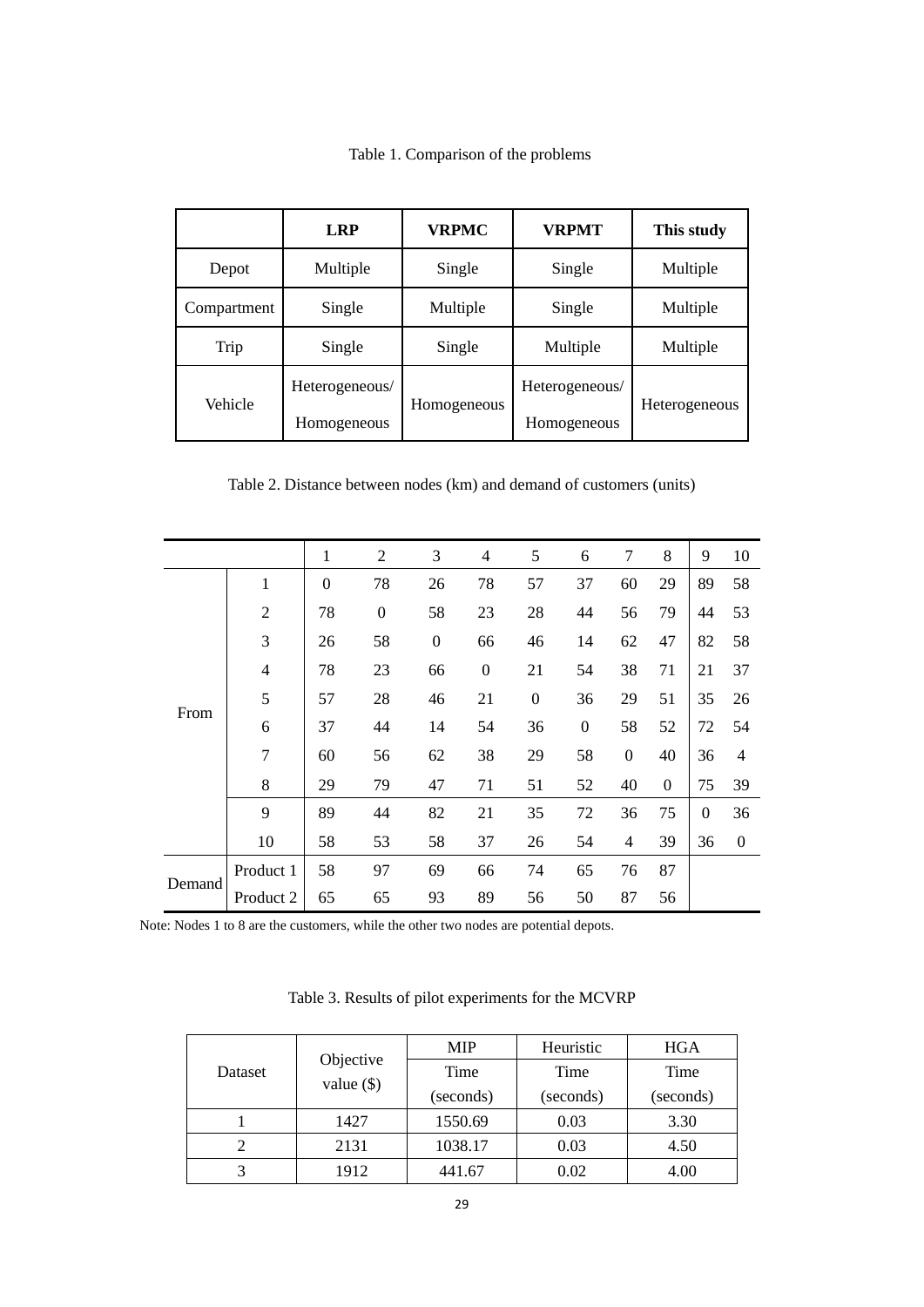|    | 1560 | 1791.36 | 0.02 | 3.80 |
|----|------|---------|------|------|
|    | 2034 | 2785.34 | 0.04 | 4.20 |
|    | 1744 | 1360.33 | 0.01 | 3.90 |
|    | 2080 | 1703.05 | 0.03 | 3.70 |
|    | 1838 | 735.77  | 0.03 | 4.50 |
| q  | 1710 | 527.63  | 0.03 | 4.40 |
| 10 | 1804 | 956.31  | 0.04 | 3.90 |

Table 4. Solutions obtained with the three approaches

|                                 |        | <b>MIP</b>        | Heuristic       | <b>HGA</b>        |
|---------------------------------|--------|-------------------|-----------------|-------------------|
| Objective function value $(\$)$ |        | 1734<br>1734      |                 | 1734              |
| Computation time (seconds)      |        | 0.05<br>8604      |                 | 8.40              |
| Used depots                     |        | 10<br>10          |                 | 10                |
| Used vehicles                   |        | 1,3<br>1,3        |                 | 1,3               |
|                                 | Trip 1 | $10-2-4-10$       | $10-2-4-10$     | $10 - 2 - 4 - 10$ |
| Vehicle 1                       | Trip 2 | $10 - 7 - 5 - 10$ | $10-7-5-10$     | $10 - 7 - 5 - 10$ |
| Vehicle 2                       | Trip 1 | $10-6-3-1-8-10$   | $10-6-3-1-8-10$ | $10-6-3-1-8-10$   |

Table 5. Comparison of the results obtained with the MIP and the proposed algorithms

|                |                           | <b>MIP</b>   | Heuristic | <b>HGA</b> |
|----------------|---------------------------|--------------|-----------|------------|
| <b>Dataset</b> | Objective<br>value $(\$)$ |              | Time      | Time       |
|                |                           | Time (hours) | (seconds) | (seconds)  |
| 1              | 1734                      | 3.49         | 0.05      | 8.40       |
| $\overline{2}$ | 1566                      | 2.18         | 0.07      | 8.30       |
| 3              | 1874                      | 4.26         | 0.08      | 8.60       |
| $\overline{4}$ | 1704                      | 3.15         | 0.05      | 8.90       |
| 5              | 1803                      | 5.27         | 0.08      | 9.10       |
| 6              | 1941                      | 4.94         | 0.06      | 8.90       |
| 7              | 1815                      | 3.64         | 0.07      | 7.80       |
| 8              | 1438                      | 3.11         | 0.07      | 9.60       |
| 9              | 1793                      | 3.29         | 0.06      | 8.30       |
| 10             | 2240                      | 4.78         | 0.07      | 8.60       |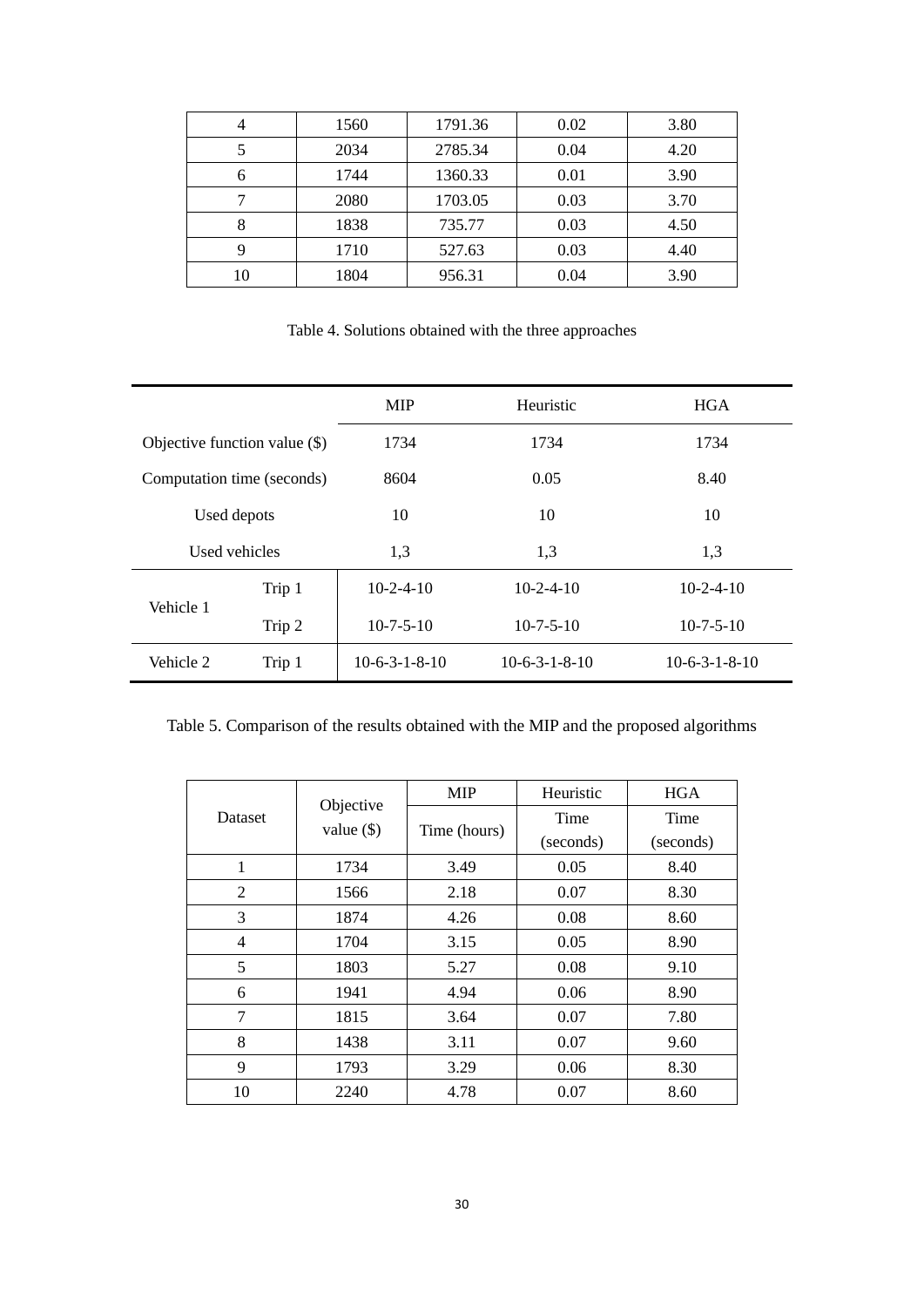|               |                       | Objective value $(\$)$ |            |
|---------------|-----------------------|------------------------|------------|
| Problem       |                       | Heuristic              | <b>HGA</b> |
|               | Average               | 3350                   | 3350       |
|               | Average deviation     | 1.000                  | 1.000      |
| 20 customers  | Max deviation         | 1.042                  | 1.014      |
| and 4 depots  | Best deviation        | 0.985                  | 0.959      |
|               | # best                | $\overline{4}$         | 2          |
|               | Average               | 6065                   | 6032       |
|               | Average deviation     | 1.005                  | 0.995      |
| 50 customers  | Max deviation         | 1.026                  | 1.014      |
| and 4 depots  | <b>Best deviation</b> | 0.986                  | 0.975      |
|               | # best                | 3                      | 7          |
|               | Average               | 7569                   | 7493       |
|               | Average deviation     | 1.011                  | 0.990      |
| 75 customers  | Max deviation         | 1.029                  | 1.015      |
| and 6 depots  | Best deviation        | 0.990                  | 0.971      |
|               | # best                | $\overline{2}$         | 8          |
|               | Average               | 10131                  | 9752       |
|               | Average deviation     | 1.039                  | 0.963      |
| 100 customers | Max deviation         | 1.101                  | 1.000      |
| and 8 depots  | Best deviation        | 1.000                  | 0.909      |
|               | # best                | $\boldsymbol{0}$       | 9          |

Table 6. Results of Experiment 2

Note: deviation=objective value of heuristic (HGA) /objective value of HGA (heuristic)

Table 7. Comparison of the results obtained with the proposed algorithms under different

numbers of compartments

| Dataset        | 2 compartments |            | 3 compartments |            | 4 compartments |            | 5 compartments |            |
|----------------|----------------|------------|----------------|------------|----------------|------------|----------------|------------|
|                | Heu.           | <b>HGA</b> | Heu.           | <b>HGA</b> | Heu.           | <b>HGA</b> | Heu.           | <b>HGA</b> |
|                | 3270           | 3021       | 3270           | 3021       | 3333           | 3119       | 3333           | 3119       |
| $\overline{2}$ | 3325           | 3257       | 3363           | 3339       | 3380           | 3344       | 3405           | 3353       |
| 3              | 3356           | 3344       | 3475           | 3449       | 3540           | 3449       | 3645           | 3604       |
| $\overline{4}$ | 3249           | 3258       | 3332           | 3301       | 3506           | 3489       | 3577           | 3525       |
|                | 3373           | 3237       | 3497           | 3497       | 3594           | 3501       | 3790           | 3578       |

*Note*: *Heu. Represents Heuristic Algorithm and the unit of objective values is \$*.

### **Appendix**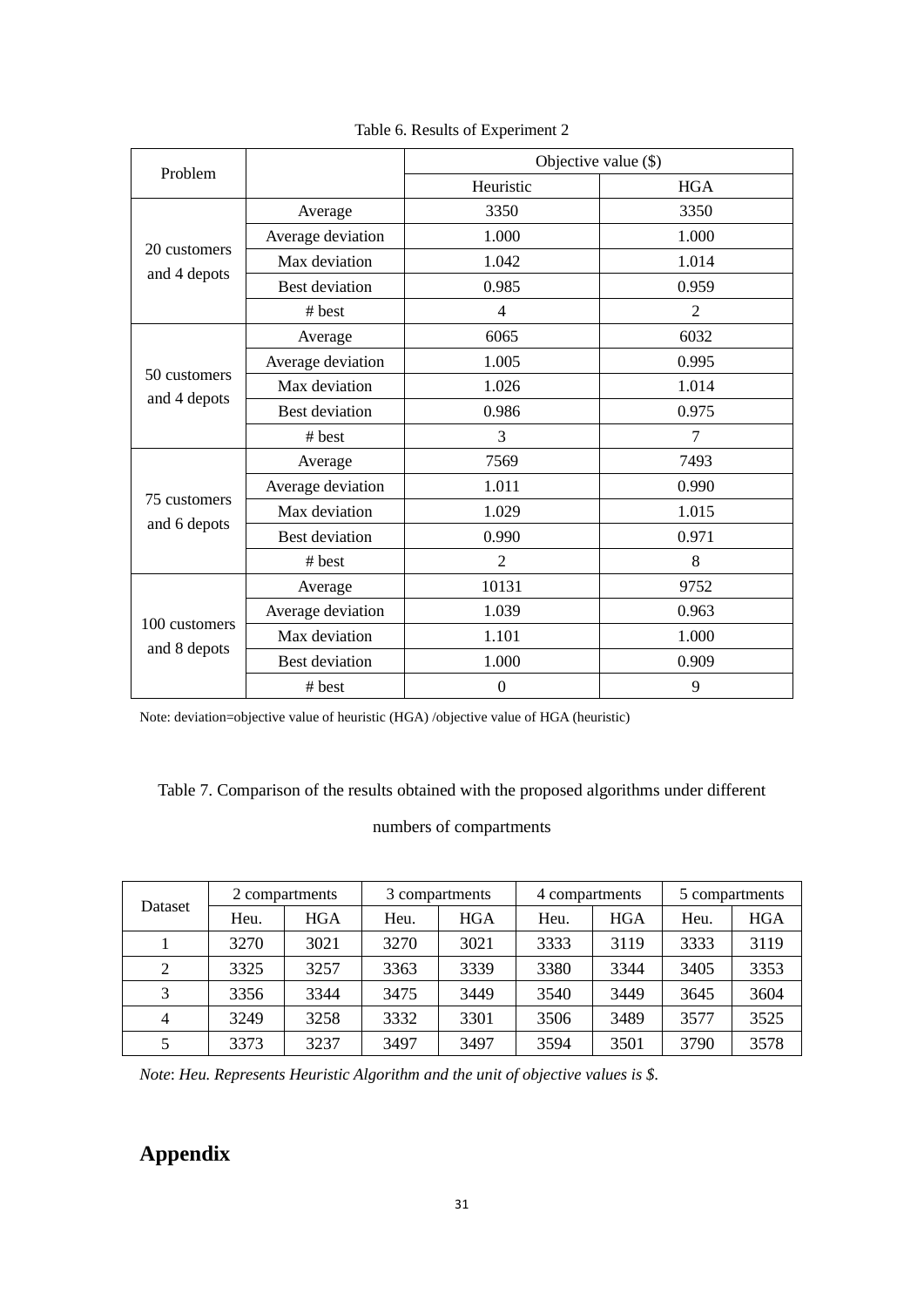#### See Tables 8 to 11.

|                |              | Heuristic | <b>HGA</b>   |           |  |
|----------------|--------------|-----------|--------------|-----------|--|
| <b>Dataset</b> | Objective    | Time      |              | Time      |  |
|                | value $(\$)$ | (seconds) | value $(\$)$ | (seconds) |  |
| 1              | 3973         | 90.5      | 3973         | 125.1     |  |
| $\overline{2}$ | 3177         | 87.0      | 3190         | 141.4     |  |
| 3              | 3328         | 79.3      | 3369         | 147.7     |  |
| 4              | 3116         | 100.8     | 3115         | 139.0     |  |
| 5              | 3064         | 95.4      | 3064         | 142.2     |  |
| 6              | 3822         | 91.1      | 3878         | 145.4     |  |
| $\overline{7}$ | 3301         | 90.3      | 3301         | 150.0     |  |
| 8              | 3165         | 97.2      | 3201         | 139.4     |  |
| 9              | 3403         | 89.0      | 3265         | 147.0     |  |
| 10             | 3146         | 96.3      | 3146         | 146.4     |  |

#### Table 8. Detailed results of Experiment 2 with 20 customers and 4 depots

Table 9. Detailed results of Experiment 2 with 50 customers and 4 depots

|                |              | Heuristic | <b>HGA</b>   |           |  |
|----------------|--------------|-----------|--------------|-----------|--|
| <b>Dataset</b> | Objective    | Time      | Objective    | Time      |  |
|                | value $(\$)$ | (seconds) | value $(\$)$ | (seconds) |  |
| 1              | 5391         | 864.2     | 5337         | 1991.0    |  |
| 2              | 5885         | 928.5     | 5884         | 2189.5    |  |
| 3              | 6494         | 914.7     | 6353         | 1987.1    |  |
| 4              | 5722         | 1009.2    | 5702         | 1834.9    |  |
| 5              | 6437         | 934.0     | 6320         | 1877.3    |  |
| 6              | 6885         | 811.4     | 6712         | 2090.2    |  |
| 7              | 5559         | 872.4     | 5621         | 2053.6    |  |
| 8              | 6166         | 868.4     | 6143         | 1810.1    |  |
| 9              | 5863         | 1136.5    | 5919         | 1801.7    |  |
| 10             | 6243         | 900.6     | 6331         | 2004.2    |  |